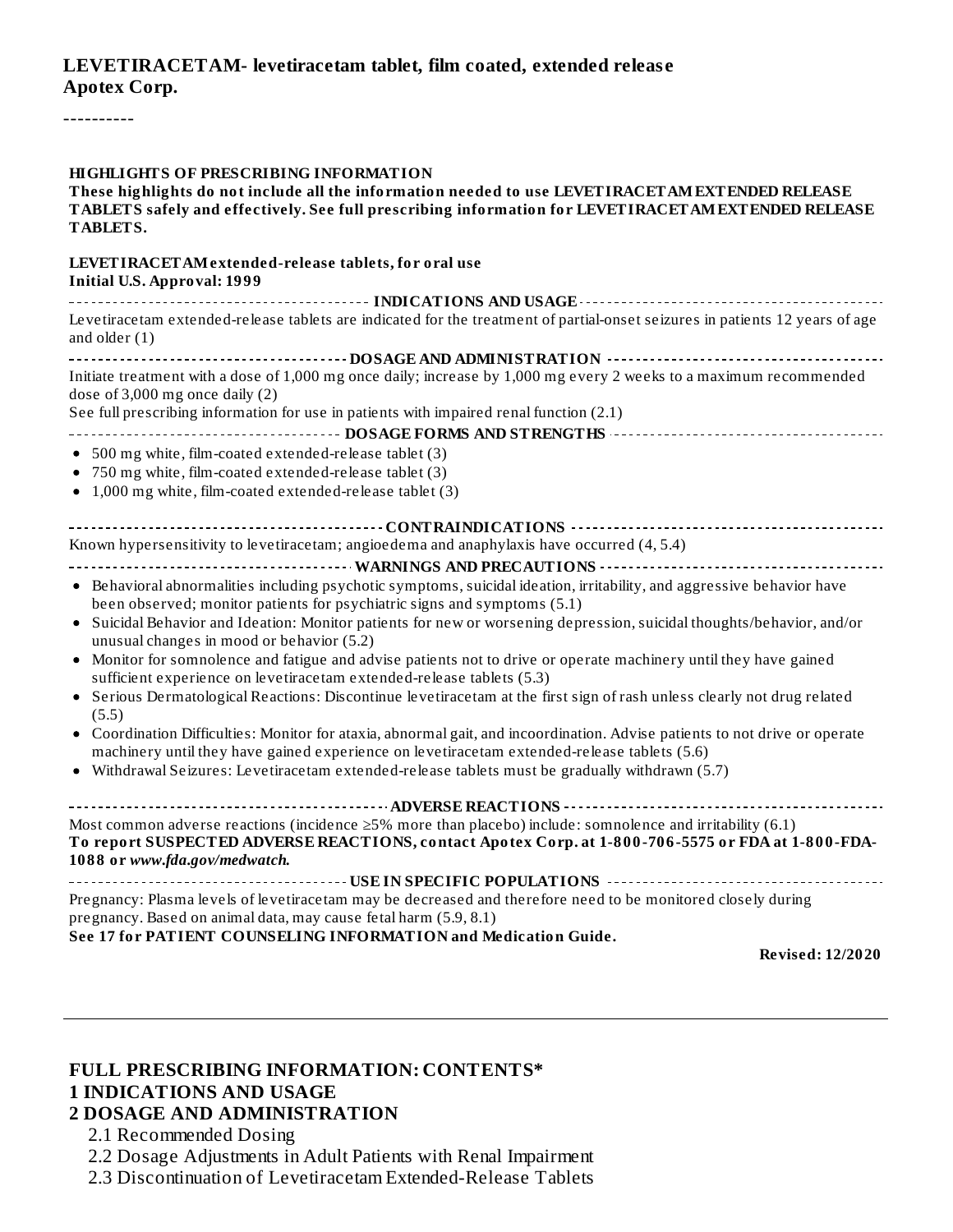### **3 DOSAGE FORMS AND STRENGTHS**

#### **4 CONTRAINDICATIONS**

#### **5 WARNINGS AND PRECAUTIONS**

- 5.1 Behavioral Abnormalities and Psychotic Symptoms
- 5.2 Suicidal Behavior and Ideation
- 5.3 Somnolence and Fatigue
- 5.4 Anaphylaxis and Angioedema
- 5.5 Serious Dermatological Reactions
- 5.6 Coordination Difficulties
- 5.7 Withdrawal Seizures
- 5.8 Hematologic Abnormalities
- 5.9 Seizure Control During Pregnancy

#### **6 ADVERSE REACTIONS**

- 6.1 Clinical Trials Experience
- 6.2 Postmarketing Experience

### **8 USE IN SPECIFIC POPULATIONS**

- 8.1 Pregnancy
- 8.2 Lactation
- 8.4 Pediatric Use
- 8.5 Geriatric Use
- 8.6 Renal Impairment

### **10 OVERDOSAGE**

- 10.1 Signs, Symptoms and Laboratory Findings of Acute Overdosage in Humans
- 10.2 Management of Overdose
- 10.3 Hemodialysis

### **11 DESCRIPTION**

### **12 CLINICAL PHARMACOLOGY**

- 12.1 Mechanism of Action
- 12.2 Pharmacodynamics
- 12.3 Pharmacokinetics

#### **13 NONCLINICAL TOXICOLOGY**

13.1 Carcinogenesis, Mutagenesis, Impairment of Fertility

#### **14 CLINICAL STUDIES**

- 14.1 Levetiracetam Extended-Release Tablets in Adults
- 14.2 Immediate-Release Levetiracetam Tablets in Adults
- 14.3 Immediate-Release Levetiracetam Tablets in Pediatric Patients 4 Years to 16 Years

### **16 HOW SUPPLIED/STORAGE AND HANDLING**

- 16.1 How Supplied
- 16.2 Storage

### **17 PATIENT COUNSELING INFORMATION**

\* Sections or subsections omitted from the full prescribing information are not listed.

### **FULL PRESCRIBING INFORMATION**

#### **1 INDICATIONS AND USAGE**

Levetiracetam extended-release tablets are indicated for the treatment of partial-onset seizures in patients 12 years of age and older.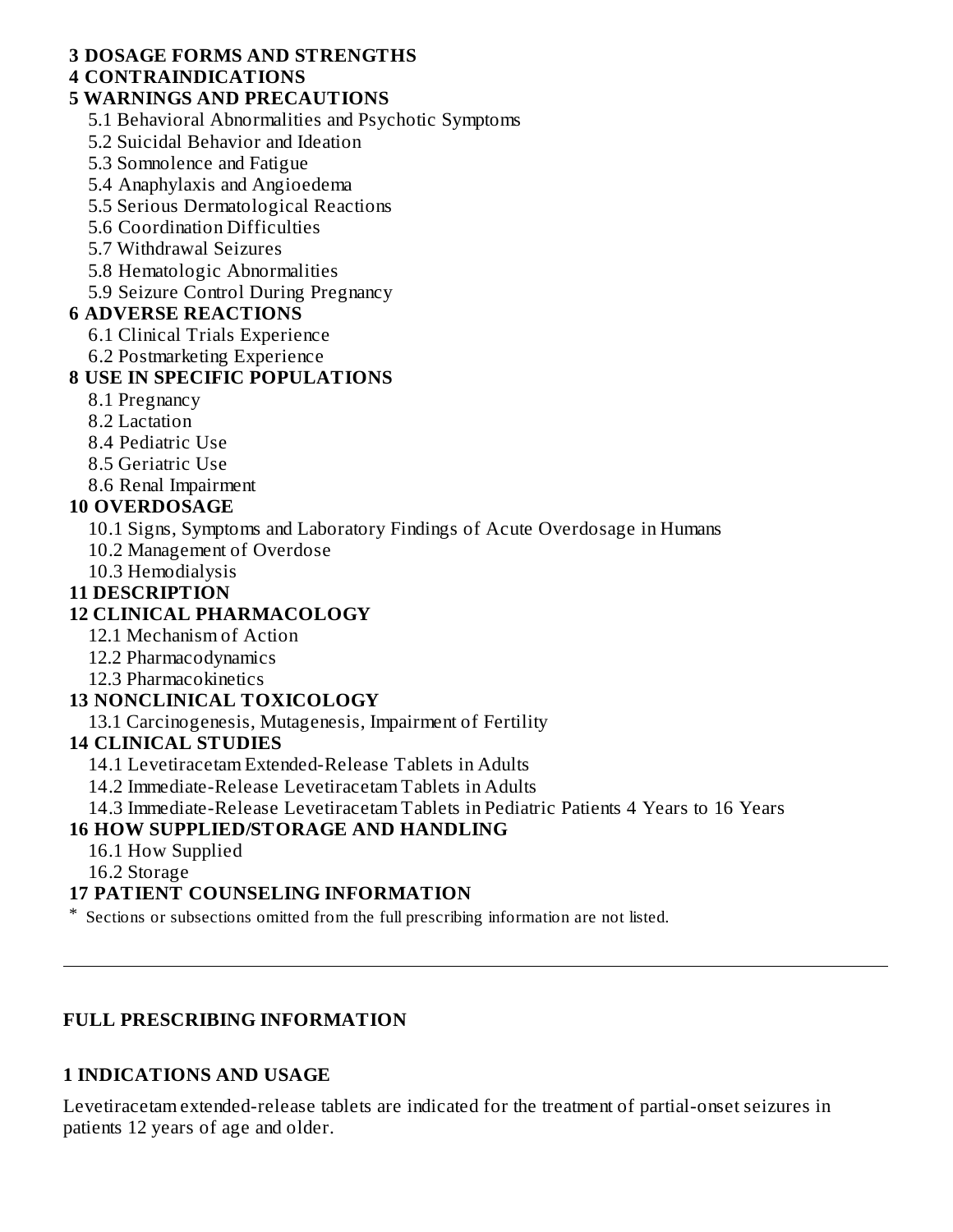### **2 DOSAGE AND ADMINISTRATION**

### **2.1 Recommended Dosing**

For adults and adolescent patients, the recommended dosing for monotherapy and adjunctive therapy is the same; as outlined below.

Adults and Adolescents 12 Years of Age and Older Weighing 50 kg or More

Initiate treatment with a dose of 1,000 mg once daily. The once daily dosage may be adjusted in increments of 1,000 mg every 2 weeks to a maximum recommended daily dose of 3,000 mg/day once daily.

#### Administration

Levetiracetam extended-release tablets are administered once daily. Levetiracetam extended-release tablets should be swallowed whole. The tablets should not be chewed, broken, or crushed.

### **2.2 Dosage Adjustments in Adult Patients with Renal Impairment**

Levetiracetam extended-release tablets dosing must be individualized according to the patient's renal function status. Recommended dosage adjustments for adults are shown in Table 1. In order to calculate the dose recommended for patients with renal impairment, creatinine clearance adjusted for body surface area must be calculated. To do this, an estimate of the patient's creatinine clearance (CLcr) in mL/min must first be calculated using the following formula:

 $[140$ -age (years)] x weight (kg) CLcr = ---------------------------------------------- (x 0.85 for female patients) 72 x serum creatinine (mg/dL)

Then CLcr is adjusted for body surface area (BSA) as follows:

CLcr (mL/min) CLcr (mL/min/1.73m<sup>2</sup>) = ------------------------------- x 1.73 BSA subject  $(m<sup>2</sup>)$ 

| Group    | <b>Creatinine Clearance</b>  | Dosage         | Frequency      |
|----------|------------------------------|----------------|----------------|
|          | (mL/min/1.73m <sup>2</sup> ) | (mg)           |                |
| Normal   | > 80                         | 1,000 to 3,000 | Every 24 hours |
| Mild     | 50 to 80                     | 1,000 to 2,000 | Every 24 hours |
| Moderate | 30 to 50                     | 500 to 1,500   | Every 24 hours |
| Severe   | $<$ 30                       | 500 to 1,000   | Every 24 hours |

#### **Table 1: Dosage Adjustment Regimen for Adult Patients with Renal Impairment**

#### **2.3 Dis continuation of Levetiracetam Extended-Releas e Tablets**

Avoid abrupt withdrawal from levetiracetam extended-release tablets in order to reduce the risk of increased seizure frequency and status epilepticus *[see Warnings and Precautions (5.7)].*

### **3 DOSAGE FORMS AND STRENGTHS**

Levetiracetam extended-release, USP 500 mg tablets are white, oval, biconvex film-coated tablets, engraved with "APO" on one side, "LXR 500" on the other side.

Levetiracetam extended-release, USP 750 mg tablets are white, capsule shaped, biconvex film-coated tablets, engraved with "APO" on one side, "LXR 750" on the other side.

Levetiracetam extended-release, USP 1,000 mg tablets are white, oval, biconvex film-coated tablets,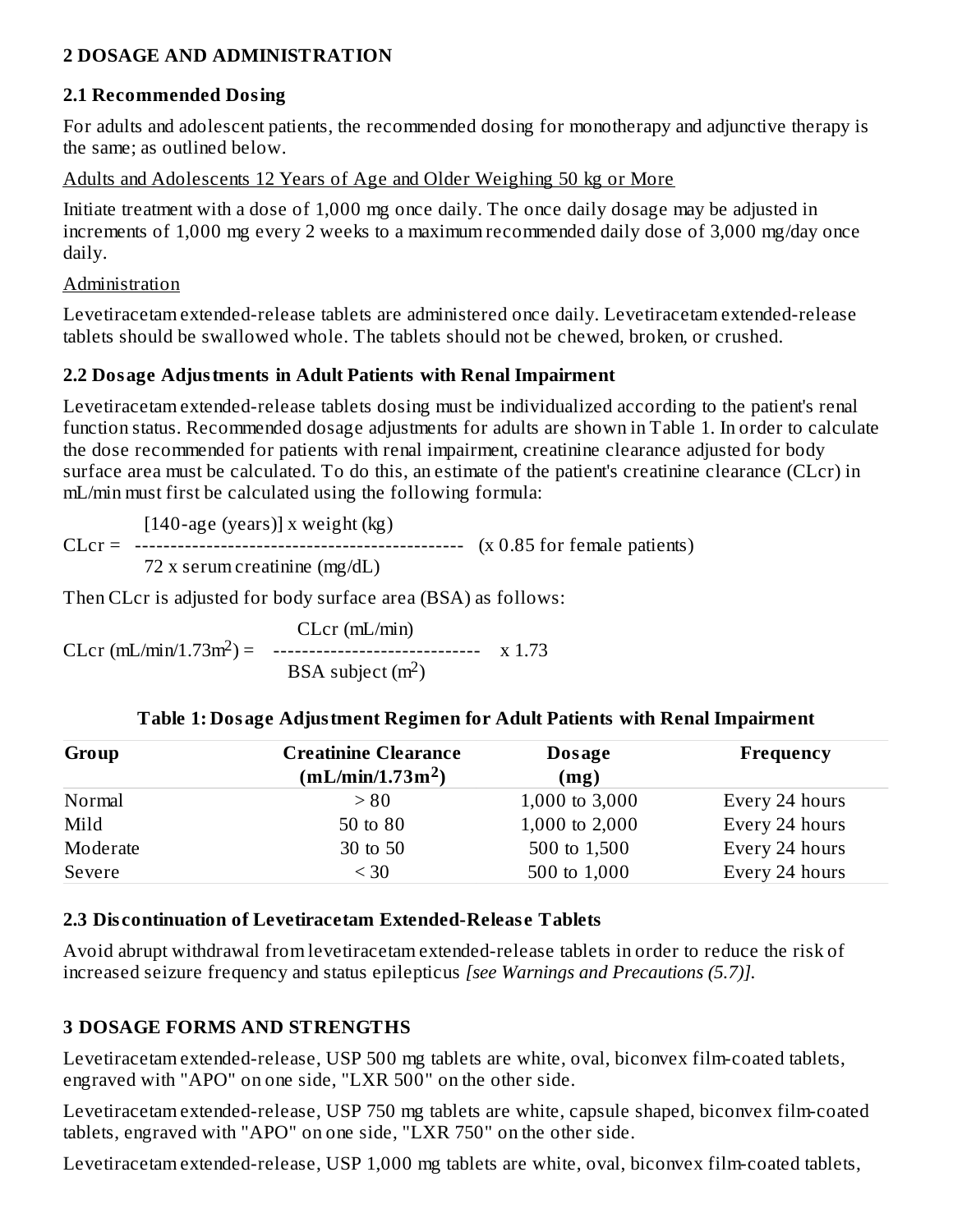engraved with "APO" on one side, "LXR 1000" on the other side.

### **4 CONTRAINDICATIONS**

Levetiracetam extended-release tablets are contraindicated in patients with a hypersensitivity to levetiracetam. Reactions have included anaphylaxis and angioedema *[see Warnings and Precautions (5.4)].*

### **5 WARNINGS AND PRECAUTIONS**

#### **5.1 Behavioral Abnormalities and Psychotic Symptoms**

Levetiracetam extended-release tablets may cause behavioral abnormalities and psychotic symptoms. Patients treated with levetiracetam extended-release tablets should be monitored for psychiatric signs and symptoms.

#### Behavioral abnormalities

#### *Levetiracetam Extended-Release Tablets*

A total of 7% of levetiracetam extended-release-treated patients experienced non-psychotic behavioral disorders (reported as irritability and aggression) compared to 0% of placebo-treated patients. Irritability was reported in 7% of levetiracetam extended-release-treated patients. Aggression was reported in 1% of levetiracetam extended-release-treated patients.

No patient discontinued treatment or had a dose reduction as a result of these adverse reactions.

The number of patients exposed to levetiracetam extended-release tablets was considerably smaller than the number of patients exposed to immediate-release levetiracetam tablets in controlled trials. Therefore, certain adverse reactions observed in the immediate-release levetiracetam controlled trials will likely occur in patients receiving levetiracetam extended-release tablets.

#### *Immediate-Release Levetiracetam Tablets*

A total of 13% of adult patients and 38% of pediatric patients (4 to 16 years of age) treated with immediate-release levetiracetam tablets experienced non-psychotic behavioral symptoms (reported as aggression, agitation, anger, anxiety, apathy, depersonalization, depression, emotional lability, hostility, hyperkinesias, irritability, nervousness, neurosis, and personality disorder), compared to 6% and 19% of adult and pediatric patients on placebo. A randomized, double-blind, placebo-controlled study was performed to assess the neurocognitive and behavioral effects of immediate-release levetiracetam tablets as adjunctive therapy in pediatric patients (4 to 16 years of age). An exploratory analysis suggested a worsening in aggressive behavior in patients treated with immediate-release levetiracetam tablets in that study *[see Use in Specific Populations (8.4)]*.

A total of 1.7% of adult patients treated with immediate-release levetiracetam tablets discontinued treatment due to behavioral adverse reactions, compared to 0.2% of placebo-treated patients. The treatment dose was reduced in 0.8% of adult patients treated with immediate-release levetiracetam, compared to 0.5% of placebo-treated patients. Overall, 11% of pediatric patients treated with immediate-release levetiracetam experienced behavioral symptoms associated with discontinuation or dose reduction, compared to 6.2% of placebo-treated pediatric patients.

One percent of adult patients and 2% of pediatric patients (4 to 16 years of age) treated with immediaterelease levetiracetam tablets experienced psychotic symptoms, compared to 0.2% and 2%, respectively, in adult and placebo-treated pediatric patients. In the controlled study that assessed the neurocognitive and behavioral effects of immediate-release levetiracetam tablets in pediatric patients 4 to 16 years of age, 1.6% levetiracetam-treated patients experienced paranoia, compared to no placebo-treated patients. There were 3.1% patients treated with immediate-release levetiracetam who experienced confusional state, compared to no placebo-treated patients *[see Use in Specific Populations (8.4)].*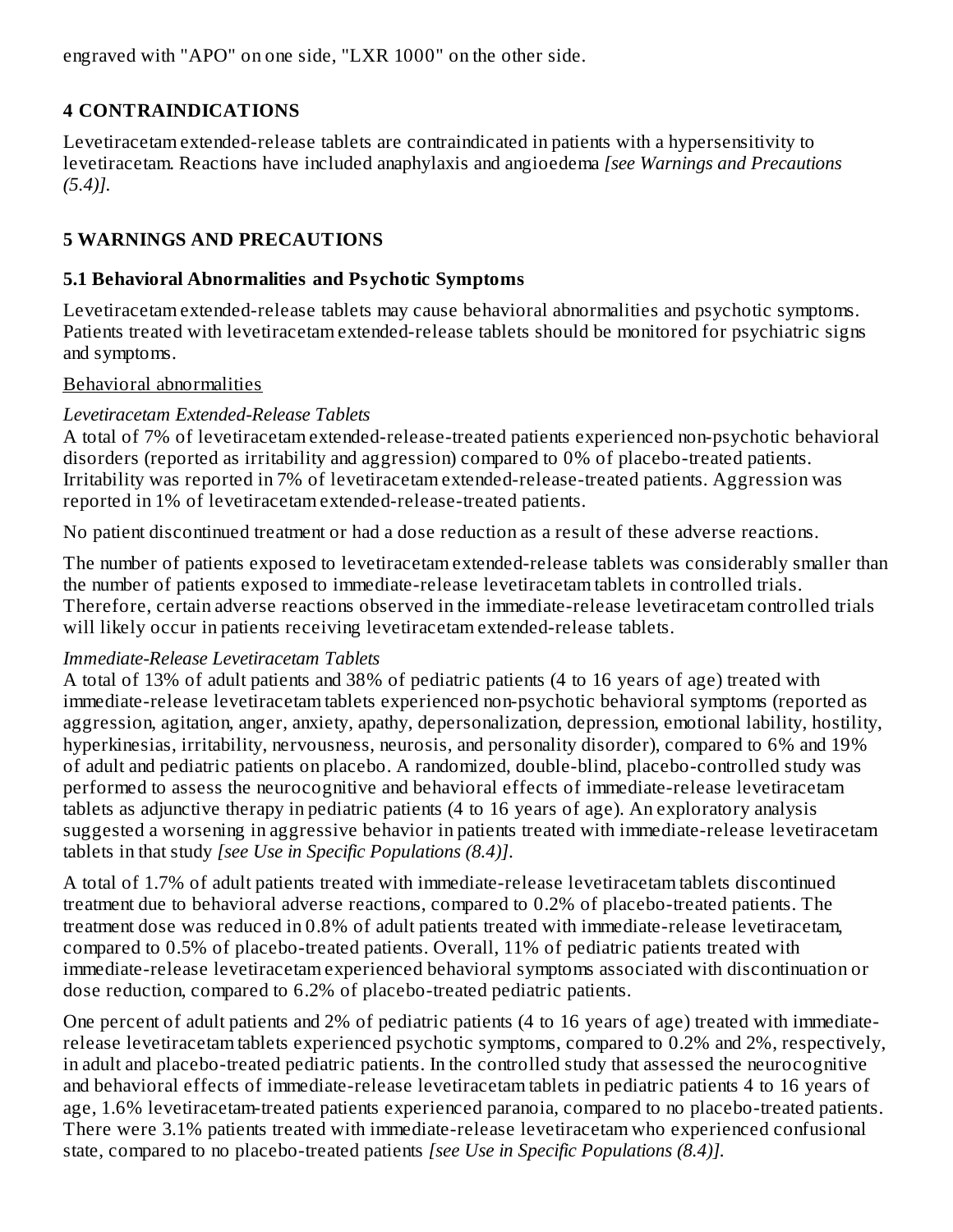### Psychotic symptoms

### *Immediate-Release Levetiracetam Tablets*

One percent of levetiracetam-treated adult patients experienced psychotic symptoms compared to 0.2% of placebo-treated patients.

Two (0.3%) levetiracetam-treated adult patients were hospitalized and their treatment was discontinued due to psychosis. Both events, reported as psychosis, developed within the first week of treatment and resolved within 1 to 2 weeks following treatment discontinuation. There was no difference between drug and placebo-treated patients in the incidence of pediatric patients who discontinued treatment due to psychotic and non-psychotic adverse reactions.

### **5.2 Suicidal Behavior and Ideation**

Antiepileptic drugs (AEDs), including levetiracetam extended-release tablets, increase the risk of suicidal thoughts or behavior in patients taking these drugs for any indication. Patients treated with any AED for any indication should be monitored for the emergence or worsening of depression, suicidal thoughts or behavior, and/or any unusual changes in mood or behavior.

Pooled analyses of 199 placebo-controlled clinical trials (mono- and adjunctive therapy) of 11 different AEDs showed that patients randomized to one of the AEDs had approximately twice the risk (adjusted Relative Risk 1.8, 95% CI:1.2, 2.7) of suicidal thinking or behavior compared to patients randomized to placebo. In these trials, which had a median treatment duration of 12 weeks, the estimated incidence rate of suicidal behavior or ideation among 27,863 AED-treated patients was 0.43%, compared to 0.24% among 16,029 placebo-treated patients, representing an increase of approximately one case of suicidal thinking or behavior for every 530 patients treated. There were four suicides in drug-treated patients in the trials and none in placebo-treated patients, but the number is too small to allow any conclusion about drug effect on suicide.

The increased risk of suicidal thoughts or behavior with AEDs was observed as early as one week after starting drug treatment with AEDs and persisted for the duration of treatment assessed. Because most trials included in the analysis did not extend beyond 24 weeks, the risk of suicidal thoughts or behavior beyond 24 weeks could not be assessed.

The risk of suicidal thoughts or behavior was generally consistent among drugs in the data analyzed. The finding of increased risk with AEDs of varying mechanisms of action and across a range of indications suggests that the risk applies to all AEDs used for any indication. The risk did not vary substantially by age (5 to 100 years) in the clinical trials analyzed. Table 2 shows absolute and relative risk by indication for all evaluated AEDs.

| <b>Indication</b> | <b>Placebo Patients</b><br>with Events Per<br>1,000 Patients | <b>Drug Patients</b><br>with Events Per<br>1,000 Patients | <b>Relative Risk:</b><br><b>Incidence of</b><br>Events<br>in Drug<br><b>Patients/Incidence</b><br>in Placebo Patients | <b>Risk Difference:</b><br><b>Additional Drug</b><br><b>Patients with</b><br><b>Events Per 1,000</b><br><b>Patients</b> |
|-------------------|--------------------------------------------------------------|-----------------------------------------------------------|-----------------------------------------------------------------------------------------------------------------------|-------------------------------------------------------------------------------------------------------------------------|
| Epilepsy          | 1.0                                                          | 3.4                                                       | 3.5                                                                                                                   | 2.4                                                                                                                     |
| Psychiatric       | 5.7                                                          | 8.5                                                       | 1.5                                                                                                                   | 2.9                                                                                                                     |
| Other             | 1.0                                                          | 1.8                                                       | 1.9                                                                                                                   | 0.9                                                                                                                     |
| Total             | 2.4                                                          | 4.3                                                       | 1.8                                                                                                                   | 1.9                                                                                                                     |

#### **Table 2: Risk by Indication for Antiepileptic Drugs in the Pooled Analysis**

The relative risk for suicidal thoughts or behavior was higher in clinical trials for epilepsy than in clinical trials for psychiatric or other conditions, but the absolute risk differences were similar for the epilepsy and psychiatric indications.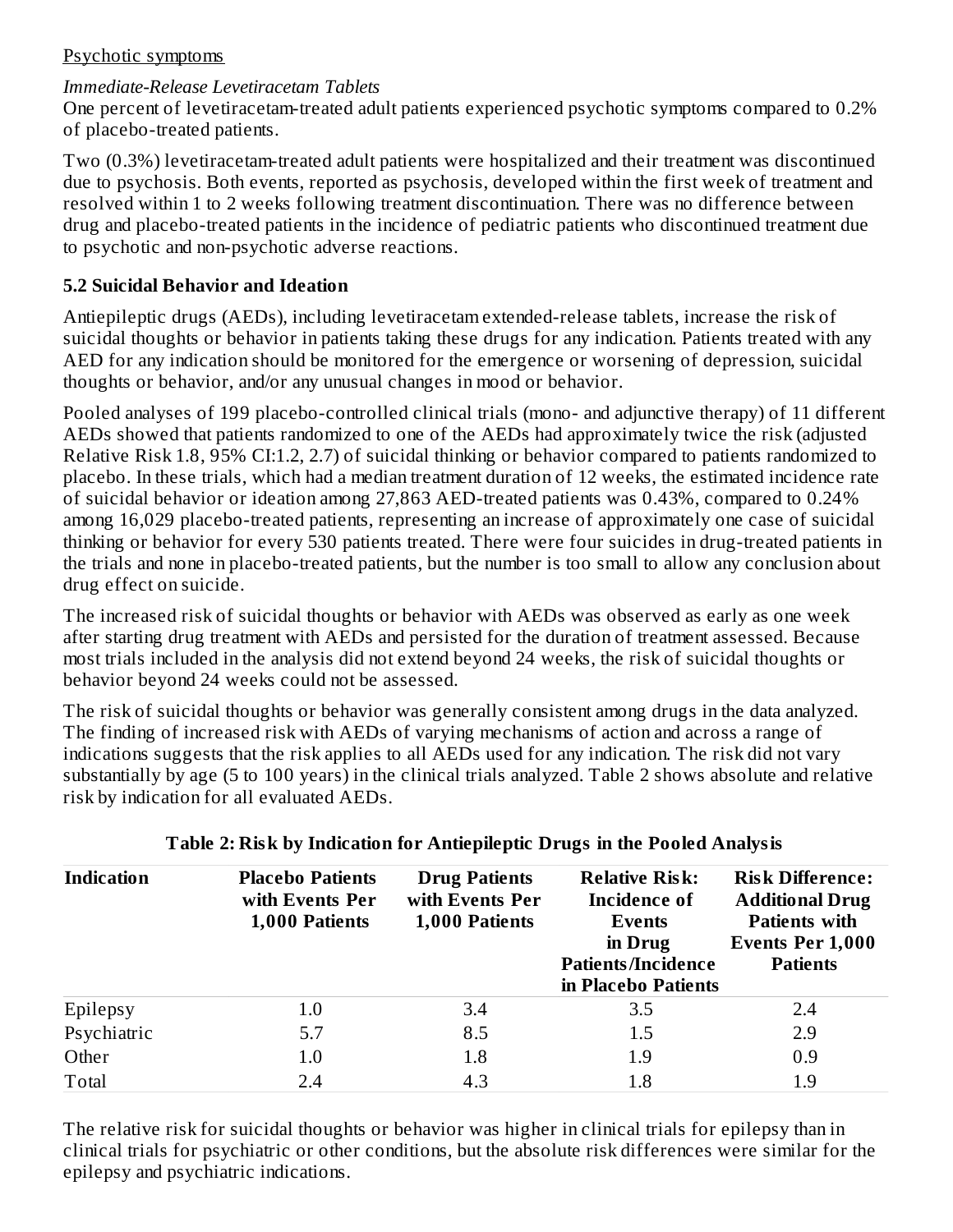Anyone considering prescribing levetiracetam extended-release tablets or any other AED must balance the risk of suicidal thoughts or behavior with the risk of untreated illness. Epilepsy and many other illnesses for which AEDs are prescribed are themselves associated with morbidity and mortality and an increased risk of suicidal thoughts and behavior. Should suicidal thoughts and behavior emerge during treatment, the prescriber needs to consider whether the emergence of these symptoms in any given patient may be related to the illness being treated.

### **5.3 Somnolence and Fatigue**

Levetiracetam extended-release tablets may cause somnolence and fatigue. Patients should be monitored for these signs and symptoms and advised not to drive or operate machinery until they have gained sufficient experience on levetiracetam extended-release tablets to gauge whether it adversely affects their ability to drive or operate machinery.

### **Somnolence**

### *Levetiracetam Extended-Release Tablets*

In the levetiracetam extended-release tablets double-blind, controlled trial in patients experiencing partial-onset seizures, 8% of levetiracetam extended-release tablets treated patients experienced somnolence compared to 3% of placebo-treated patients.

No patient discontinued treatment or had a dose reduction as a result of these adverse reactions.

The number of patients exposed to levetiracetam extended-release tablets was considerably smaller than the number of patients exposed to immediate-release levetiracetam tablets in controlled trials. Therefore, certain adverse reactions observed in the immediate-release levetiracetam controlled trials will likely occur in patients receiving levetiracetam extended-release tablets.

### *Immediate-Release Levetiracetam Tablets*

In controlled trials of adult patients with epilepsy experiencing partial-onset seizures, 15% of levetiracetam-treated patients reported somnolence, compared to 8% of placebo-treated patients. There was no clear dose response up to 3,000 mg/day. In a study where there was no titration, about 45% of patients receiving 4,000 mg/day reported somnolence. The somnolence was considered serious in 0.3% of the levetiracetam-treated patients, compared to 0% in the placebo group. About 3% of levetiracetam-treated patients discontinued treatment due to somnolence, compared to 0.7% of placebotreated patients. In 1.4% of levetiracetam-treated patients and in 0.9% of placebo-treated patients the dose was reduced, while 0.3% of the treated patients were hospitalized due to somnolence.

### Asthenia

### *Immediate-Release Levetiracetam Tablets*

In controlled trials of adult patients with epilepsy experiencing partial-onset seizures, 15% of levetiracetam-treated patients reported asthenia, compared to 9% of placebo-treated patients. Treatment was discontinued due to asthenia in 0.8% of levetiracetam-treated patients as compared to 0.5% of placebo-treated patients. In 0.5% of levetiracetam-treated patients and in 0.2% of placebo-treated patients, the dose was reduced due to asthenia.

Somnolence and asthenia occurred most frequently within the first 4 weeks of treatment.

### **5.4 Anaphylaxis and Angioedema**

Levetiracetam extended-release tablets can cause anaphylaxis or angioedema after the first dose or at any time during treatment. Signs and symptoms in cases reported in the postmarketing setting in patients treated with levetiracetam have included hypotension, hives, rash, respiratory distress, and swelling of the face, lip, mouth, eye, tongue, throat, and feet. In some reported cases, reactions were lifethreatening and required emergency treatment. If a patient develops signs or symptoms of anaphylaxis or angioedema, levetiracetam extended-release tablets should be discontinued and the patient should seek immediate medical attention. Levetiracetam extended-release tablets should be discontinued permanently if a clear alternative etiology for the reaction cannot be established *[see Contraindications (4)].*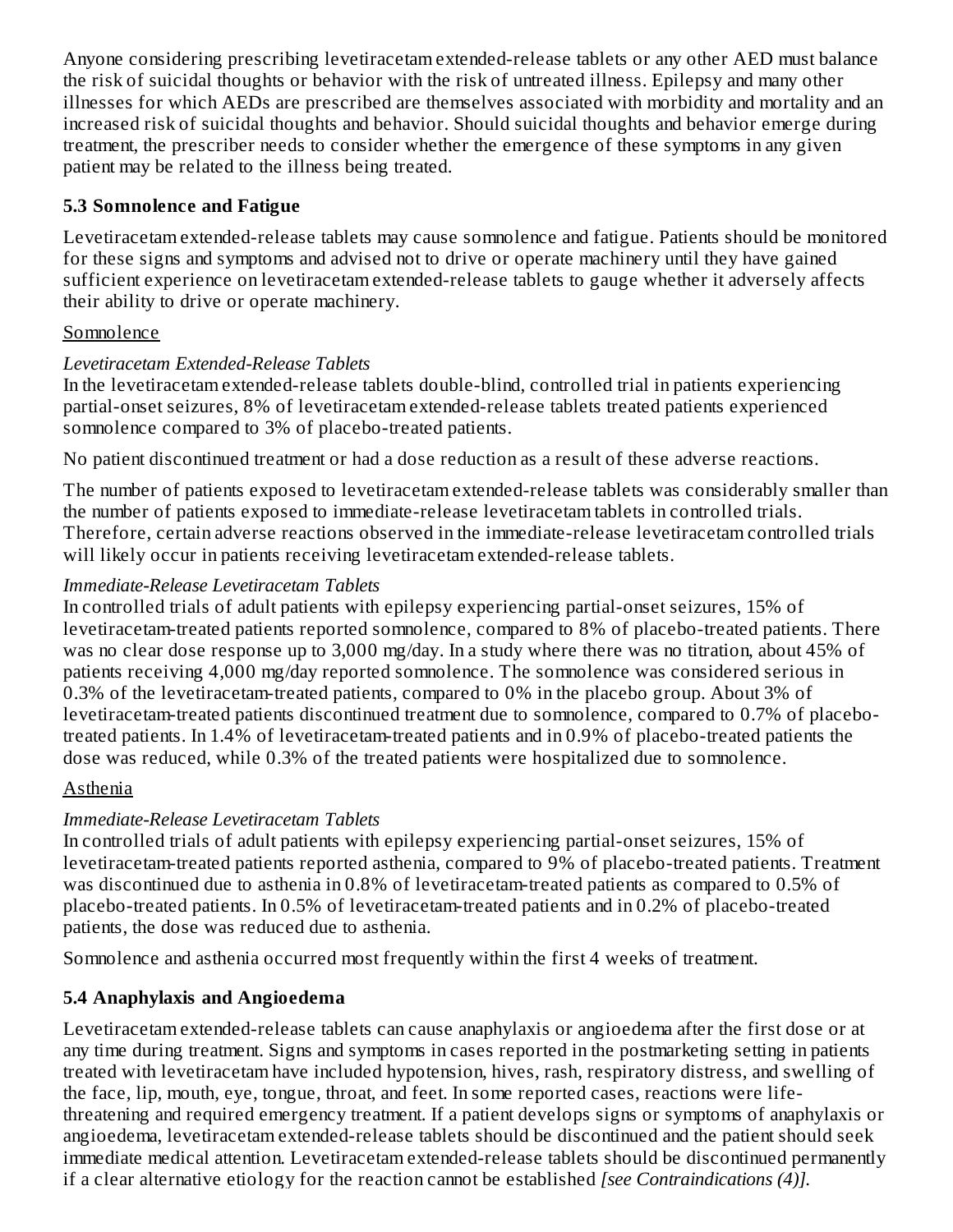### **5.5 Serious Dermatological Reactions**

Serious dermatological reactions, including Stevens-Johnson syndrome (SJS) and toxic epidermal necrolysis (TEN), have been reported in patients treated with levetiracetam. The median time of onset is reported to be 14 to 17 days, but cases have been reported at least four months after initiation of treatment. Recurrence of the serious skin reactions following rechallenge with levetiracetam has also been reported. Levetiracetam extended-release tablets should be discontinued at the first sign of a rash, unless the rash is clearly not drug-related. If signs or symptoms suggest SJS/TEN, use of this drug should not be resumed and alternative therapy should be considered.

if a clear alternative etiology for the reaction cannot be established *[see Contraindications (4)].*

### **5.6 Coordination Difficulties**

Coordination difficulties were not observed in the levetiracetam extended-release tablets controlled trial, however, the number of patients exposed to levetiracetam extended-release tablets was considerably smaller than the number of patients exposed to immediate-release levetiracetam tablets in controlled trials. However, adverse reactions observed in the immediate-release levetiracetam tablets controlled trials may also occur in patients receiving levetiracetam extended-release tablets.

### Immediate-Release Levetiracetam Tablets

A total of 3.4% of adult levetiracetam-treated patients experienced coordination difficulties, (reported as either ataxia, abnormal gait, or incoordination) compared to 1.6% of placebo-treated patients. A total of 0.4% of patients in controlled trials discontinued levetiracetam treatment due to ataxia, compared to 0% of placebo-treated patients. In 0.7% of levetiracetam-treated patients and in 0.2% of placebo-treated patients, the dose was reduced due to coordination difficulties, while one of the levetiracetam-treated patients was hospitalized due to worsening of pre-existing ataxia. These events occurred most frequently within the first 4 weeks of treatment.

Patients should be monitored for these signs and symptoms and advised not to drive or operate machinery until they have gained sufficient experience on levetiracetam to gauge whether it could adversely affect their ability to drive or operate machinery.

### **5.7 Withdrawal Seizures**

As with most antiepileptic drugs, levetiracetam extended-release tablets should generally be withdrawn gradually because of the risk of increased seizure frequency and status epilepticus. If withdrawal is needed because of a serious adverse reaction, rapid discontinuation can be considered.

### **5.8 Hematologic Abnormalities**

Levetiracetam extended-release tablets can cause hematologic abnormalities. Hematologic abnormalities occurred in clinical trials and included decreases in white blood cell (WBC), neutrophil, and red blood cell (RBC) counts; decreases in hemoglobin and hematocrit; and increases in eosinophil counts. Cases of agranulocytosis, pancytopenia, and thrombocytopenia have also been reported in the postmarketing setting. A complete blood count is recommended in patients experiencing significant weakness, pyrexia, recurrent infections, or coagulation disorders.

In controlled trials of immediate-release levetiracetam tablets in patients experiencing partial-onset seizures, minor, but statistically significant, decreases compared to placebo in total mean RBC count (0.03 x 10<sup>6</sup>/mm<sup>3</sup>), mean hemoglobin (0.09 g/dL), and mean hematocrit (0.38%), were seen in immediaterelease levetiracetam-treated patients.

A total of 3.2% of levetiracetam-treated and 1.8% of placebo-treated patients had at least one possibly significant (≤2.8 x 10<sup>9</sup>/L) decreased WBC, and 2.4% of levetiracetam-treated and 1.4% of placebotreated patients had at least one possibly significant ( $\leq 1.0 \times 10^9$ /L) decreased neutrophil count. Of the levetiracetam-treated patients with a low neutrophil count, all but one rose towards or to baseline with continued treatment. No patient was discontinued secondary to low neutrophil counts.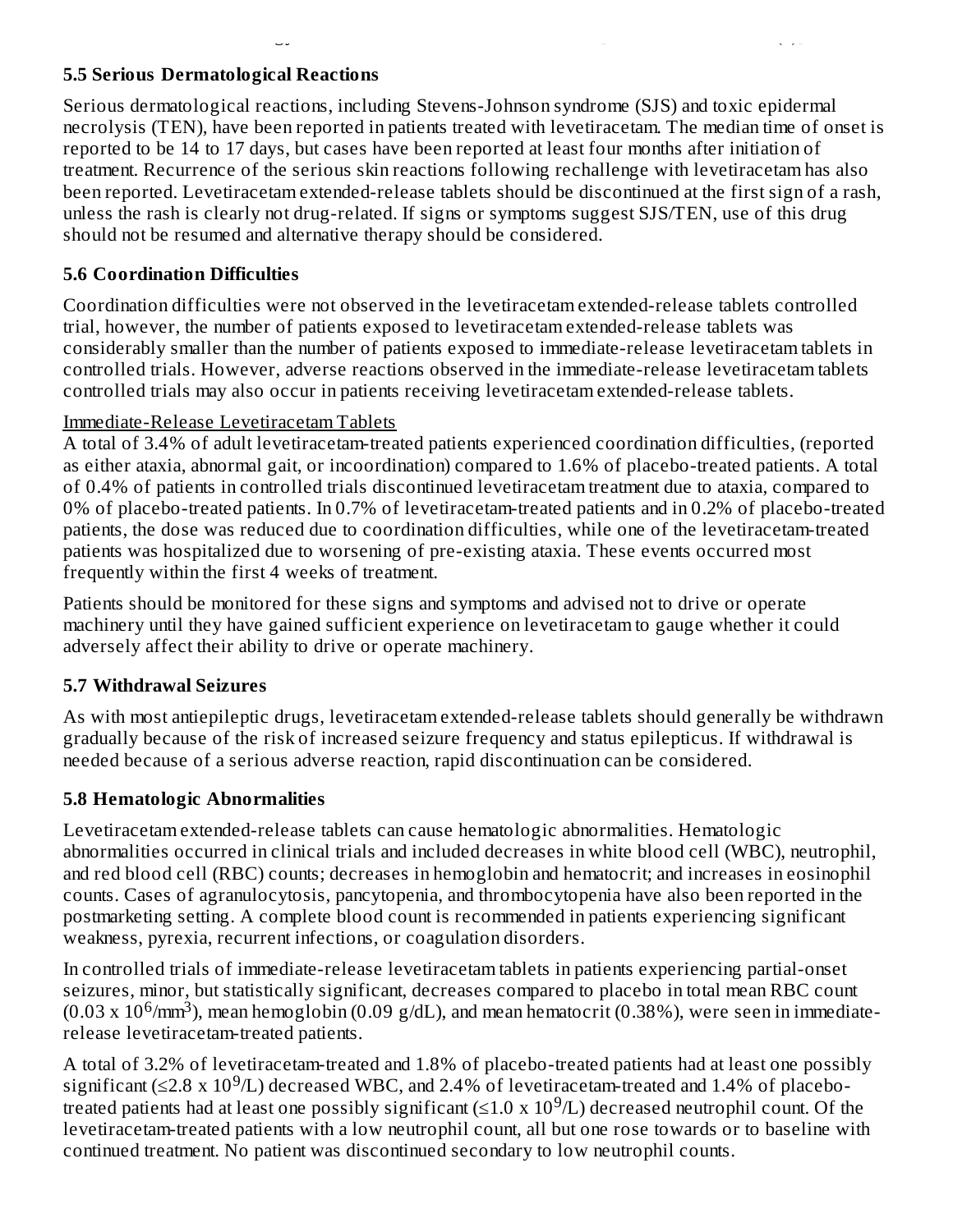In pediatric patients (4 to <16 years of age), statistically significant decreases in WBC and neutrophil counts were seen in patients treated with immediate-release levetiracetam tablets, as compared to placebo. The mean decreases from baseline in the immediate-release levetiracetam tablets group were -  $0.4 \times 10^9$ /L and -0.3  $\times$  10 $^9$ /L, respectively, whereas there were small increases in the placebo group. A significant increase in mean relative lymphocyte counts was observed in 1.7% of patients treated with immediate-release levetiracetam tablets compared to a decrease of 4% in patients on placebo.

In the controlled pediatric trial, a possibly clinically significant abnormal low WBC value was observed in 3% of patients treated with immediate-release levetiracetam tablets, compared to no patients on placebo. However, there was no apparent difference between treatment groups with respect to neutrophil count. No patient was discontinued secondary to low WBC or neutrophil counts.

In the controlled pediatric cognitive and neuropsychological safety study, two subjects (6.1%) in the placebo group and 5 subjects (8.6%) in the immediate-release levetiracetam-treated group had high eosinophil count values that were possibly clinically significant (≥10% or ≥0.7X10<sup>9</sup>/L).

## **5.9 Seizure Control During Pregnancy**

Physiological changes may gradually decrease plasma levels of levetiracetam throughout pregnancy. This decrease is more pronounced during the third trimester. It is recommended that patients be monitored carefully during pregnancy. Close monitoring should continue through the postpartum period especially if the dose was changed during pregnancy.

## **6 ADVERSE REACTIONS**

The following adverse reactions are discussed in more details in other sections of labeling:

- Behavioral abnormalities and Psychotic Symptoms *[see Warnings and Precautions (5.1)]*
- Suicidal Behavior and Ideation *[see Warnings and Precautions (5.2)]*
- Somnolence and Fatigue *[see Warnings and Precautions (5.3)]*
- Anaphylaxis and Angioedema *[see Warnings and Precautions (5.4)]*
- Serious Dermatological Reactions *[see Warnings and Precautions (5.5)]*
- Coordination Difficulties *[see Warnings and Precautions (5.6)]*
- Hematologic Abnormalities *[see Warnings and Precautions (5.8)]*

# **6.1 Clinical Trials Experience**

Because clinical trials are conducted under widely varying conditions, adverse reaction rates observed in the clinical trials of a drug cannot be directly compared to rates in the clinical trials of another drug and may not reflect the rates observed in practice.

## Levetiracetam Extended-Release Tablets

In the controlled clinical study in patients with partial-onset seizures *[see Clinical Studies (14.1)]*, the most common adverse reactions in patients receiving levetiracetam extended-release tablets in combination with other AEDs, for events with rates greater than placebo, were irritability and somnolence.

Table 3 lists adverse reactions that occurred in at least 5% of epilepsy patients receiving levetiracetam extended-release tablets in the placebo-controlled study and were numerically more common than in patients treated with placebo. In this study, either levetiracetam extended-release tablets or placebo was added to concurrent AED therapy.

### **Table 3: Advers e Reactions in the Placebo-Controlled, Adjunctive Study in Patients Experiencing Partial-Ons et Seizures**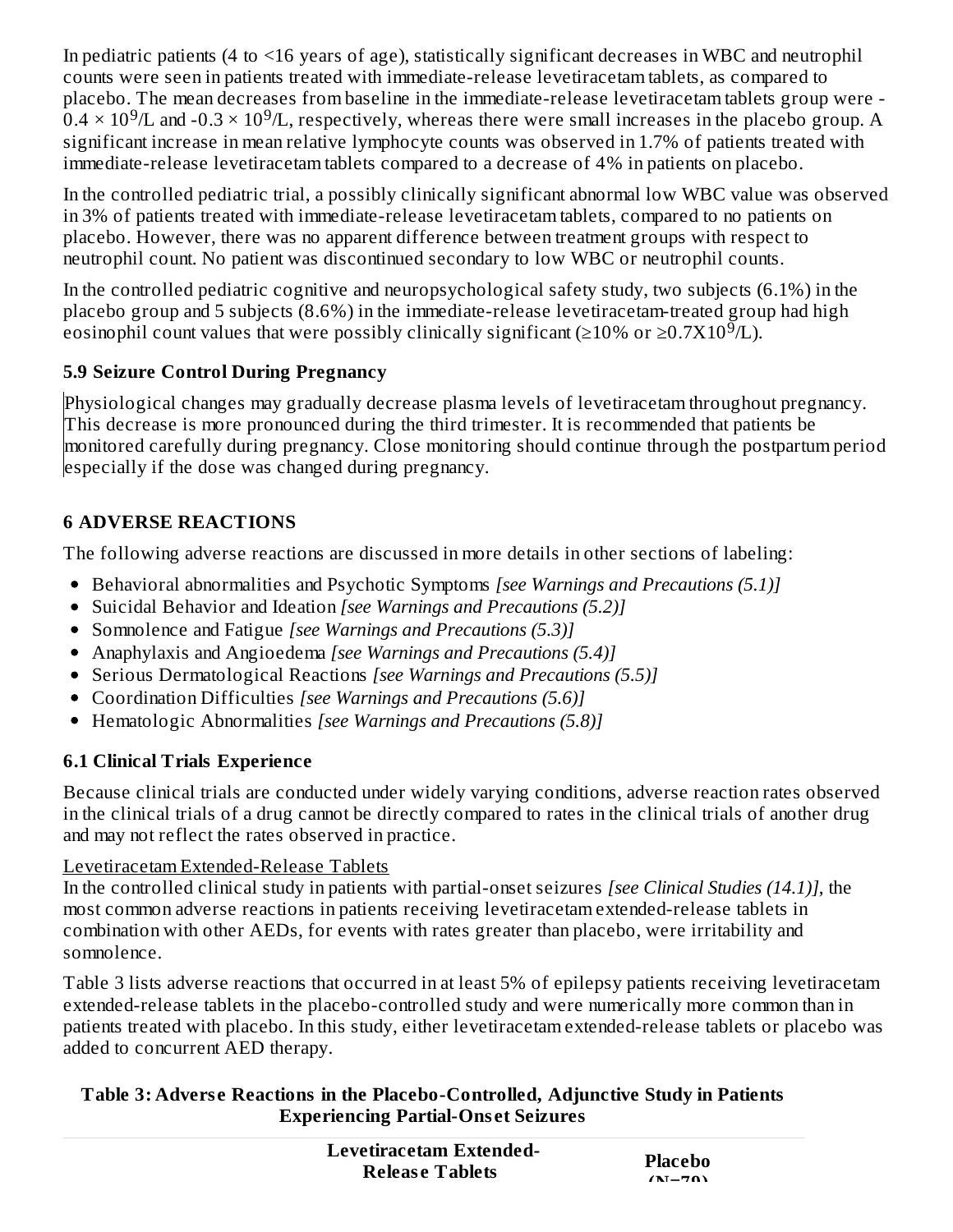|                  | $(N=77)$<br>$\frac{0}{0}$ | $(11 - 7)$<br>$\%$ |
|------------------|---------------------------|--------------------|
| Influenza        |                           | 4                  |
| Somnolence       |                           | 3                  |
| Irritability     |                           | 0                  |
| Nasopharyngitis  |                           | 5                  |
| <b>Dizziness</b> | 5                         | 3                  |
| Nausea           |                           | 3                  |

*Discontinuation or Dose Reduction in the Levetiracetam Extended-Release Tablets Controlled Clinical Study* In the controlled clinical study, 5% of patients receiving levetiracetam extended-release tablets and 3% receiving placebo discontinued as a result of an adverse reaction. The adverse reactions that resulted in discontinuation and that occurred more frequently in levetiracetam extended-release-treated patients than in placebo-treated patients were asthenia, epilepsy, mouth ulceration, rash, and respiratory failure. Each of these adverse reactions led to discontinuation in a levetiracetam extended-release-treated patient and no placebo-treated patients.

**(N=79)**

### Immediate-Release Levetiracetam Tablets

Table 4 lists the adverse reactions in the controlled studies of immediate-release levetiracetam tablets in adult patients experiencing partial-onset seizures *[see Clinical Studies (14.2)]*. Although the pattern of adverse reactions in the levetiracetam extended-release tablets study seems somewhat different from that seen in partial-onset seizure controlled studies for immediate-release levetiracetam tablets, this is possibly due to the much smaller number of patients in this study compared to the immediate-release tablet studies. The adverse reactions for levetiracetam extended-release tablets are expected to be similar to those seen with immediate-release levetiracetam tablets.

#### *Adults*

In controlled clinical studies of immediate-release levetiracetam tablets as adjunctive therapy to other AEDs in adults with partial-onset seizures, the most common adverse reactions, for events with rates greater than placebo, were somnolence, asthenia, infection, and dizziness.

Table 4 lists adverse reactions that occurred in at least 1% of adult epilepsy patients receiving immediate-release levetiracetam tablets in placebo-controlled studies and were numerically more common than in patients treated with placebo. In these studies, either immediate-release levetiracetam tablets or placebo was added to concurrent AED therapy.

|                  | л.<br>o                    |                             |  |
|------------------|----------------------------|-----------------------------|--|
|                  | Levetiracetam<br>$(N=769)$ | <b>Placebo</b><br>$(N=439)$ |  |
|                  | $\%$                       | $\%$                        |  |
| Asthenia         | 15                         | 9                           |  |
| Somnolence       | 15                         | 8                           |  |
| Headache         | 14                         | 13                          |  |
| Infection        | 13                         | 8                           |  |
| <b>Dizziness</b> | 9                          | 4                           |  |
| Pain             | 7                          | 6                           |  |
| Pharyngitis      | 6                          | 4                           |  |
| Depression       | 4                          | ר                           |  |
| Nervousness      | 4                          | 2                           |  |
| Rhinitis         | 4                          | З                           |  |
| Anorexia         | З                          |                             |  |

#### **Table 4: Advers e Reactions in Pooled Placebo-Controlled, Adjunctive Studies in Adults Experiencing Partial-Ons et Seizures**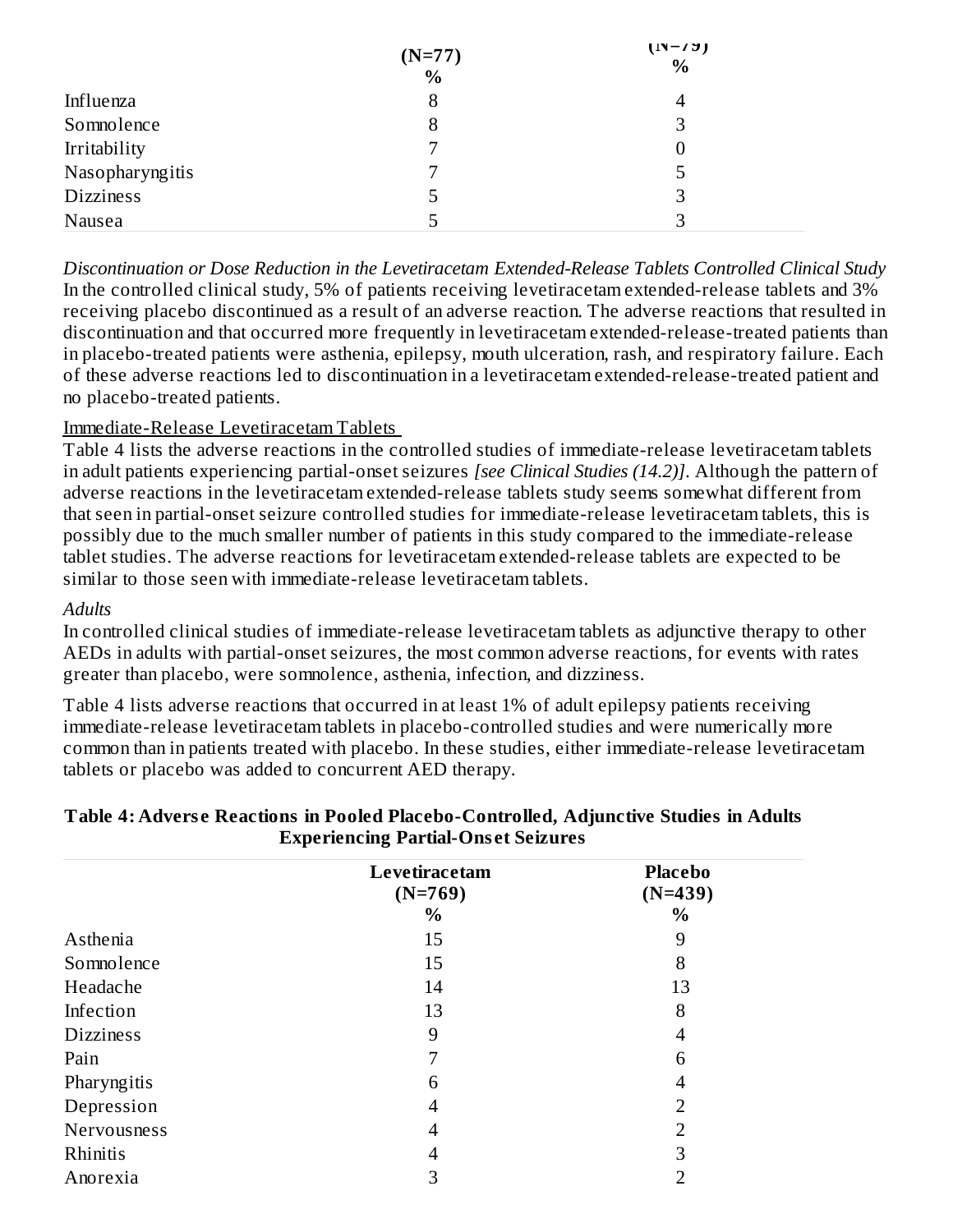| Ataxia                    | З |   |
|---------------------------|---|---|
| Vertigo                   | 3 |   |
| Amnesia                   |   |   |
| Anxiety                   |   |   |
| Cough Increased           |   |   |
| Diplopia                  |   |   |
| <b>Emotional Lability</b> |   | 0 |
| Hostility                 |   |   |
| Paresthesia               |   |   |
| Sinusitis                 |   |   |

#### *Pediatric Patients 4 Years to <16 Years*

In a pooled analysis of two controlled pediatric clinical studies in children 4 to 16 years of age with partial-onset seizures *[see Clinical Studies (14.3)]*, the adverse reactions most frequently reported with the use of immediate-release levetiracetam tablets in combination with other AEDs, and with greater frequency than in patients on placebo, were fatigue, aggression, nasal congestion, decreased appetite, and irritability.

Table 5 lists adverse reactions that occurred in at least 2% of pediatric patients treated with immediaterelease levetiracetam tablets and were more common than in pediatric patients on placebo. In these studies, either immediate-release levetiracetam tablets or placebo was added to concurrent AED therapy. Adverse reactions were usually mild to moderate in intensity.

|                           | Levetiracetam  | <b>Placebo</b> |
|---------------------------|----------------|----------------|
|                           | $(N=165)$      | $(N=131)$      |
|                           | $\%$           | $\%$           |
| Headache                  | 19             | 15             |
| Nasopharyngitis           | 15             | 12             |
| Vomiting                  | 15             | 12             |
| Somnolence                | 13             | 9              |
| Fatigue                   | 11             | 5              |
| Aggression                | 10             | 5              |
| Upper Abdominal Pain      | 9              | 8              |
| Cough                     | 9              | 5              |
| <b>Nasal Congestion</b>   | 9              | $\overline{2}$ |
| <b>Decreased Appetite</b> | 8              | $\overline{2}$ |
| Abnormal Behavior         | 7              | $\overline{4}$ |
| <b>Dizziness</b>          | 7              | 5              |
| Irritability              | 7              | 1              |
| Pharyngolaryngeal Pain    | $\overline{7}$ | $\overline{4}$ |
| Diarrhea                  | 6              | $\overline{2}$ |
| Lethargy                  | 6              | 5              |
| Insomnia                  | 5              | 3              |
| Agitation                 | 4              | $\mathbf{1}$   |
| Anorexia                  | 4              | 3              |
| Head Injury               | 4              | 0              |
| Constipation              | 3              | 1              |

#### **Table 5: Advers e Reactions in Pooled Placebo-Controlled, Adjunctive Studies in Pediatric Patients Ages 4 to 16 Years Experiencing Partial-Ons et Seizures**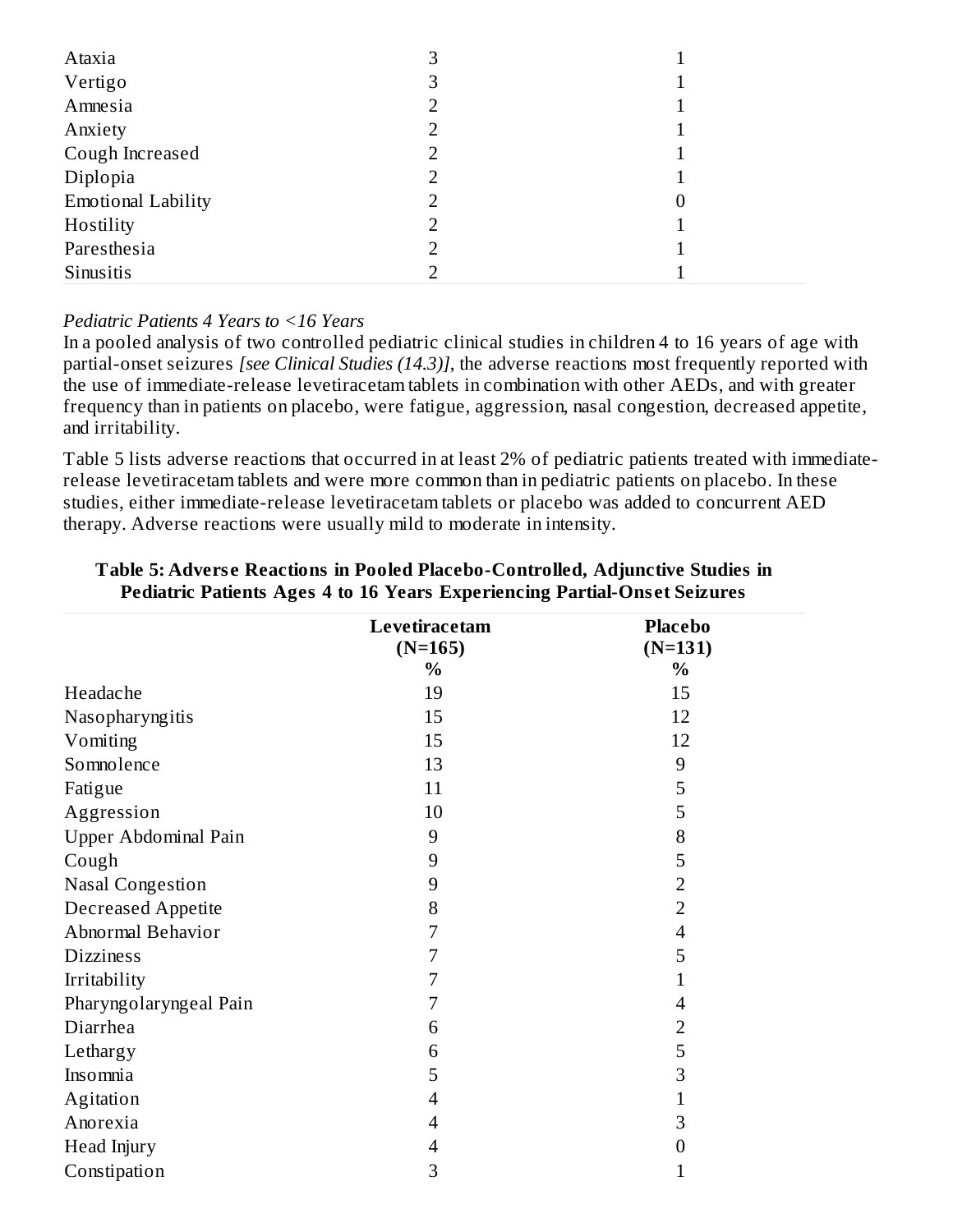| Contusion                | З |  |
|--------------------------|---|--|
| Depression               |   |  |
| Fall                     | З |  |
| Influenza                | З |  |
| Mood Altered             | З |  |
| <b>Affect Lability</b>   |   |  |
| Anxiety                  |   |  |
| Arthralgia               | 2 |  |
| <b>Confusional State</b> |   |  |
| Conjunctivitis           |   |  |
| Ear Pain                 |   |  |
| Gastroenteritis          |   |  |
| Joint Sprain             | フ |  |
| <b>Mood Swings</b>       |   |  |
| Neck Pain                |   |  |
| Rhinitis                 |   |  |
| Sedation                 |   |  |

In controlled pediatric clinical studies in patients 4 to 16 years of age, 7% of patients treated with immediate-release levetiracetam tablets and 9% of patients on placebo discontinued as a result of an adverse event.

In addition, the following adverse reactions were seen in other controlled studies of immediate-release levetiracetam tablets: balance disorder, disturbance in attention, eczema, hyperkinesia, memory impairment, myalgia, personality disorders, pruritus, and blurred vision.

#### *Comparison of Gender, Age and Race*

There are insufficient data for levetiracetam extended-release tablets to support a statement regarding the distribution of adverse reactions by gender, age, and race.

### **6.2 Postmarketing Experience**

The following adverse reactions have been identified during postapproval use of immediate-release levetiracetam tablets. Because these reactions are reported voluntarily from a population of uncertain size, it is not always possible to reliably estimate their frequency or establish a causal relationship to drug exposure.

The listing is alphabetized: abnormal liver function test, acute kidney injury, anaphylaxis, angioedema, agranulocytosis, choreoathetosis, drug reaction with eosinophilia and systemic symptoms (DRESS), dyskinesia, erythema multiforme, hepatic failure, hepatitis, hyponatremia, muscular weakness, pancreatitis, pancytopenia (with bone marrow suppression identified in some of these cases), panic attack, thrombocytopenia, weight loss, and worsening of seizures. Alopecia has been reported with immediate-release levetiracetam use; recovery was observed in majority of cases where immediaterelease levetiracetam was discontinued.

### **8 USE IN SPECIFIC POPULATIONS**

### **8.1 Pregnancy**

#### Pregnancy Exposure Registry

There is a pregnancy exposure registry that monitors pregnancy outcomes in women exposed to antiepileptic drugs (AEDs), including levetiracetam extended-release tablets, during pregnancy. Encourage women who are taking levetiracetam extended-release tablets during pregnancy to enroll in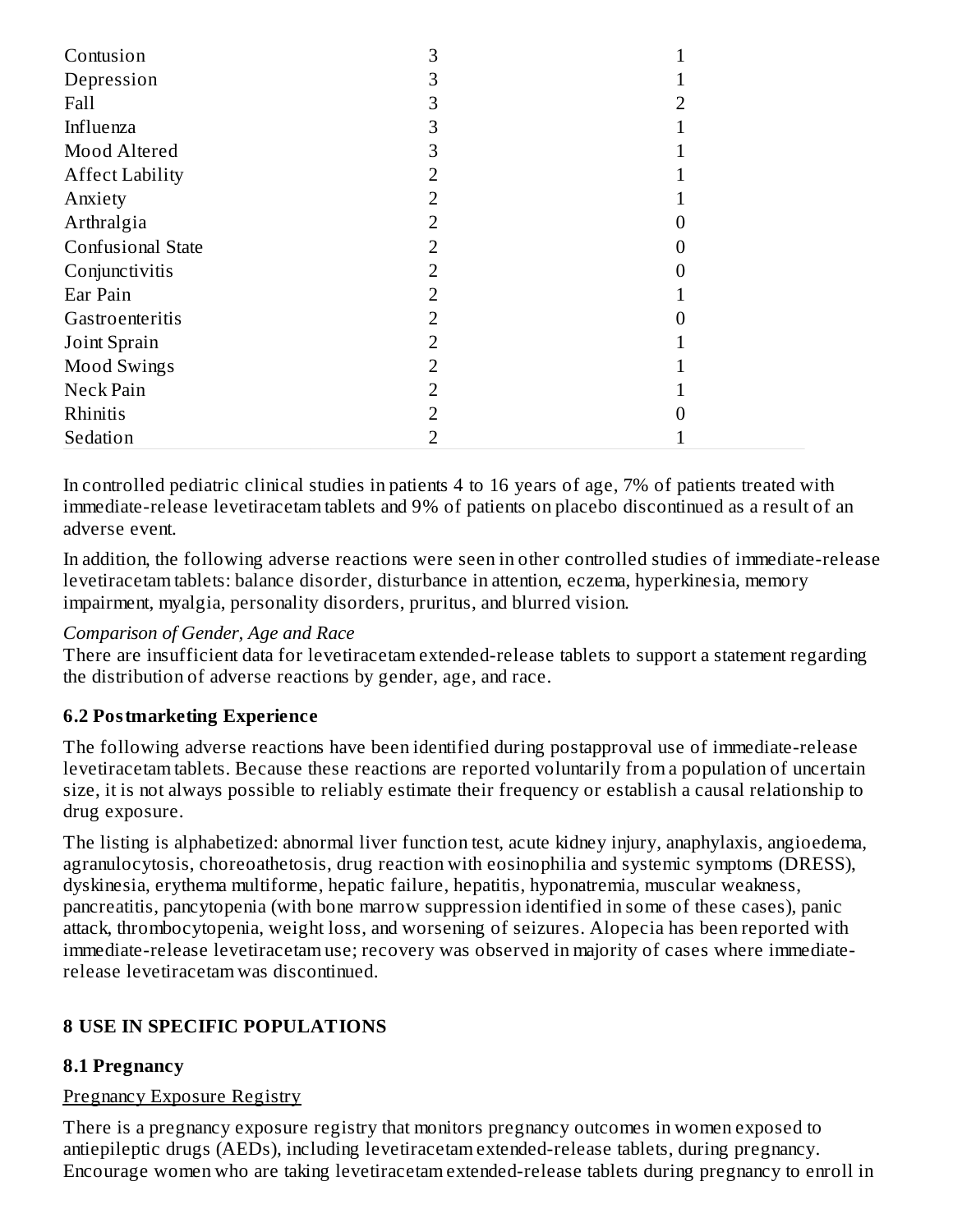the North American Antiepileptic Drug (NAAED) pregnancy registry by calling 1-888-233-2334 or visiting http://www.aedpregnancyregistry.org/.

### Risk Summary

Prolonged experience with levetiracetam extended-release tablets in pregnant women has not identified a drug-associated risk of major birth defects or miscarriage, based on published literature, which includes data from pregnancy registries and reflects experience over two decades *[see Human Data]*. In animal studies, levetiracetam produced developmental toxicity (increased embryofetal and offspring mortality, increased incidences of fetal structural abnormalities, decreased embryofetal and offspring growth, neurobehavioral alterations in offspring) at doses similar to human therapeutic doses *[see Animal Data]*.

In the U.S. general population, the estimated background risk of major birth defects and miscarriage in clinically recognized pregnancies is 2-4% and 15-20%, respectively. The background risk of major birth defects and miscarriage for the indicated population is unknown.

### Clinical Considerations

Levetiracetam extended-release tablets levels may decrease during pregnancy *[see Warnings and Precautions (5.9)].*

Physiological changes during pregnancy may affect levetiracetam concentration. Decrease in levetiracetam plasma concentrations has been observed during pregnancy. This decrease is more pronounced during the third trimester. Dose adjustments may be necessary to maintain clinical response.

### Data

### *Human Data*

While available studies cannot definitively establish the absence of risk, data from the published literature and pregnancy registries have not established an association with levetiracetam use during pregnancy and major birth defects or miscarriage.

### *Animal Data*

When levetiracetam (0, 400, 1200, or 3600 mg/kg/day) was administered orally to pregnant rats during the period of organogenesis, reduced fetal weights and increased incidence of fetal skeletal variations were observed at the highest dose tested. There was no evidence of maternal toxicity. The no-effect dose for adverse effects on embryofetal developmental in rats (1200 mg/kg/day) is approximately 4 times the maximum recommended human dose (MRHD) of 3000 mg on a body surface area (mg/m<sup>2</sup>) basis.

Oral administration of levetiracetam (0, 200, 600, or 1800 mg/kg/day) to pregnant rabbits during the period of organogenesis resulted in increased embryofetal mortality and incidence of fetal skeletal variations at the mid and high dose and decreased fetal weights and increased incidence of fetal malformations at the high dose, which was associated with maternal toxicity. The no-effect dose for adverse effects on embryofetal development in rabbits (200 mg/kg/day) is approximately equivalent to the MRHD on a mg/m<sup>2</sup> basis.

Oral administration of levetiracetam (0, 70, 350, or 1800 mg/kg/day) to female rats throughout pregnancy and lactation led to an increased incidence of fetal skeletal variations, reduced fetal body weight, and decreased growth in offspring at the mid and high doses and increased pup mortality and neurobehavioral alterations in offspring at the highest dose tested. There was no evidence of maternal toxicity. The no-effect dose for adverse effects on pre-and postnatal development in rats (70 mg/kg/day) is less than the MRHD on a mg/m<sup>2</sup> basis.

Oral administration of levetiracetam to rats during the latter part of gestation and throughout lactation produced no adverse developmental or maternal effects at doses of up to 1800 mg/kg/day (6 times the  $MRHD$  on a mg/m<sup>2</sup> basis).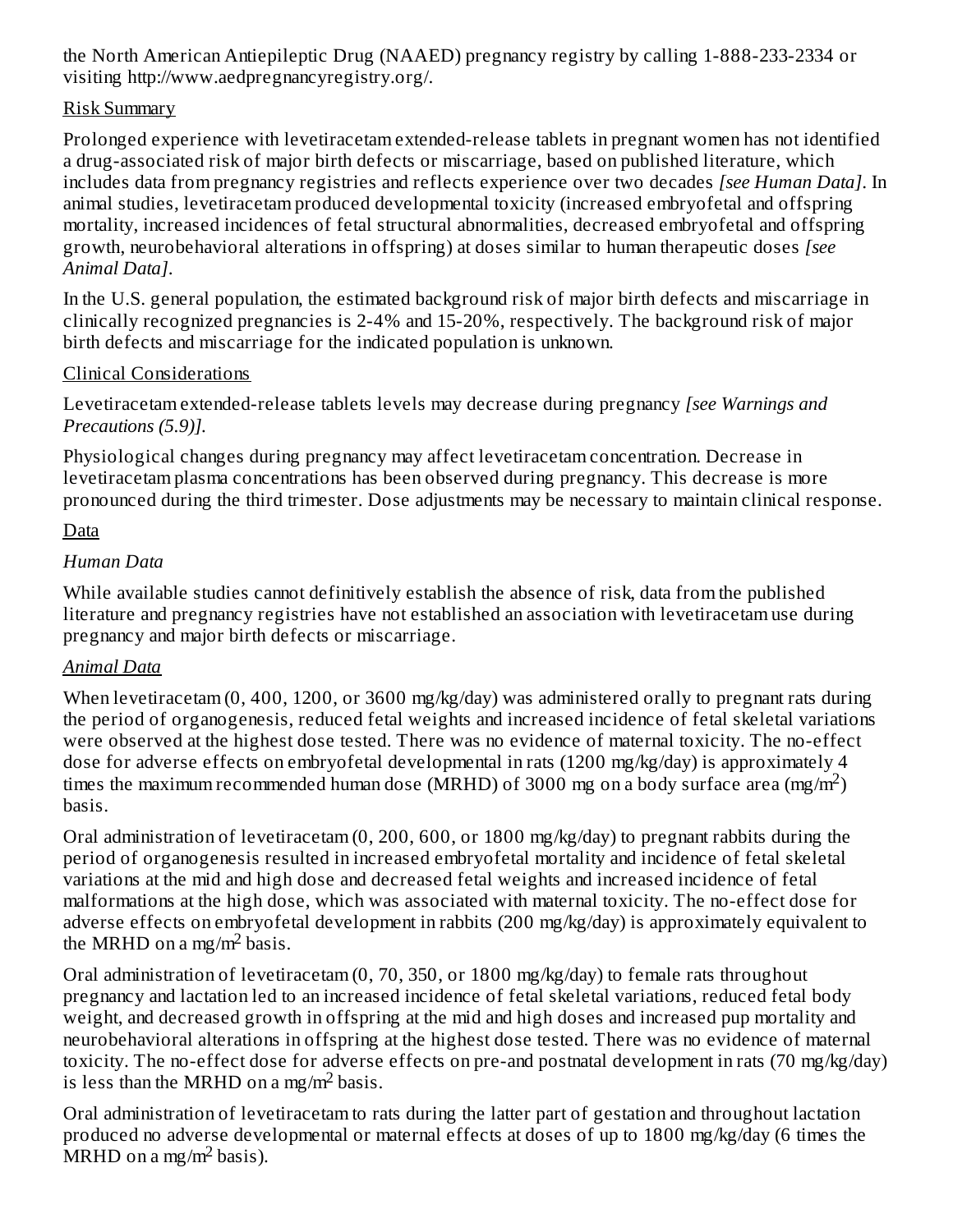### **8.2 Lactation**

#### Risk Summary

Levetiracetam is excreted in human milk. There are no data on the effects of levetiracetam extendedrelease tablets on the breastfed infant, or the effects on milk production.

The developmental and health benefits of breastfeeding should be considered along with the mother's clinical need for Levetiracetam extended-release tablets and any potential adverse effects on the breastfed infant from Levetiracetam extended-release tablets or from the underlying maternal condition.

### **8.4 Pediatric Us e**

Safety and effectiveness in patients 12 years of age and older have been established based on pharmacokinetic data in adults and adolescents using levetiracetam extended-release tablets and efficacy and safety data in controlled pediatric studies using immediate-release levetiracetam tablets *[see Adverse Reactions (6.1), Clinical Pharmacology (12.3), and Clinical Studies (14.1)].*

Safety and effectiveness in pediatric patients below the age of 12 have not been established.

A 3-month, randomized, double-blind, placebo-controlled study was performed to assess the neurocognitive and behavioral effects of immediate-release levetiracetam tablets as adjunctive therapy in 98 pediatric patients with inadequately controlled partial seizures, ages 4 to 16 years (levetiracetam tablets N=64; placebo N=34). The target dose of immediate-release levetiracetam tablets was 60 mg/kg/day. Neurocognitive effects were measured by the Leiter-R Attention and Memory (AM) Battery, which assesses various aspects of a child's memory and attention. Although no substantive differences were observed between the placebo- and levetiracetam-treated groups in the median change from baseline in this battery, the study was not adequate to assess formal statistical non-inferiority between the drug and placebo. The Achenbach Child Behavior Checklist (CBCL/6-18), a standardized validated tool used to assess a child's competencies and behavioral/emotional problems, was also assessed in this study. An analysis of the CBCL/6-18 indicated a worsening in aggressive behavior, one of the eight syndrome scores, in patients treated with levetiracetam tablets *[see Warnings and Precautions (5.1)]*.

#### Juvenile Animal Toxicity Data

Studies of levetiracetam in juvenile rats (dosed on postnatal days 4 through 52) and dogs (dosed from postnatal weeks 3 through 7) at doses of up to 1,800 mg/kg/day (approximately 7 and 24 times, respectively, the maximum recommended pediatric dose of 60 mg/kg/day on a mg/m<sup>2</sup> basis) did not demonstrate adverse effects on postnatal development.

### **8.5 Geriatric Us e**

There were insufficient numbers of elderly subjects in controlled trials of epilepsy to adequately assess the effectiveness of levetiracetam extended-release in these patients. It is expected that the safety of levetiracetam extended-release in elderly patients 65 and over would be comparable to the safety observed in clinical studies of immediate-release levetiracetam tablets.

There were 347 subjects in clinical studies of immediate-release levetiracetam that were 65 and over. No overall differences in safety were observed between these subjects and younger subjects. There were insufficient numbers of elderly subjects in controlled trials of epilepsy to adequately assess the effectiveness of immediate-release levetiracetam in these patients.

Levetiracetam is known to be substantially excreted by the kidney, and the risk of adverse reactions to this drug may be greater in patients with impaired renal function. Because elderly patients are more likely to have decreased renal function, care should be taken in dose selection, and it may be useful to monitor renal function *[see Clinical Pharmacology (12.3)].*

### **8.6 Renal Impairment**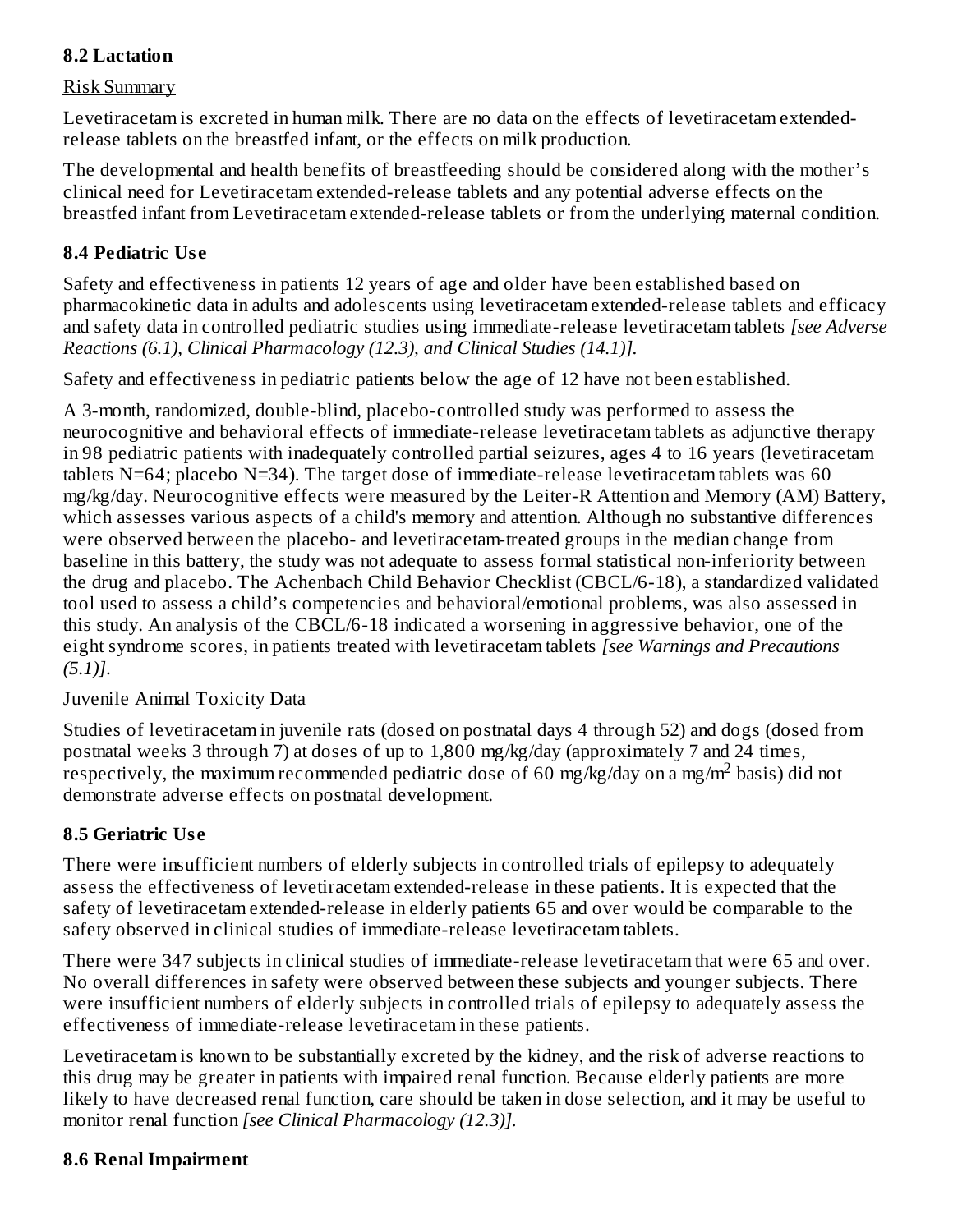The effect of levetiracetam extended-release on renally impaired patients was not assessed in the controlled study. However, it is expected that the effect on levetiracetam extended-release-treated patients would be similar to the effect seen in controlled studies of immediate-release levetiracetam tablets. Clearance of levetiracetam is decreased in patients with renal impairment and is correlated with creatinine clearance *[see Clinical Pharmacology (12.3)]*. Dose adjustment is recommended for patients with impaired renal function *[see Dosage and Administration (2.2)].*

### **10 OVERDOSAGE**

### **10.1 Signs, Symptoms and Laboratory Findings of Acute Overdosage in Humans**

The signs and symptoms for levetiracetam extended-release tablets overdose are expected to be similar to those seen with immediate-release levetiracetam tablets.

The highest known dose of oral immediate-release levetiracetam received in the clinical development program was 6,000 mg/day. Other than drowsiness, there were no adverse reactions in the few known cases of overdose in clinical trials. Cases of somnolence, agitation, aggression, depressed level of consciousness, respiratory depression and coma were observed with immediate-release levetiracetam overdoses in postmarketing use.

### **10.2 Management of Overdos e**

There is no specific antidote for overdose with levetiracetam extended-release tablets. If indicated, elimination of unabsorbed drug should be attempted by emesis or gastric lavage; usual precautions should be observed to maintain airway. General supportive care of the patient is indicated including monitoring of vital signs and observation of the patient's clinical status. A Certified Poison Control Center should be contacted for up to date information on the management of overdose with levetiracetam extended-release tablets.

### **10.3 Hemodialysis**

Standard hemodialysis procedures result in significant clearance of levetiracetam (approximately 50% in 4 hours) and should be considered in cases of overdose. Although hemodialysis has not been performed in the few known cases of overdose, it may be indicated by the patient's clinical state or in patients with significant renal impairment.

## **11 DESCRIPTION**

Levetiracetam extended-release tablets, USP are an antiepileptic drug available as 500 mg, 750 mg and 1,000 mg (white) extended-release tablets, USP for oral administration.

The chemical name of levetiracetam, a single enantiomer, is (2S)-2-(2-oxopyrrolidin-1-yl) butanamide, its molecular formula is  $\rm{C_8H_{14}N_2O_2}$  and its molecular weight is 170.21. Levetiracetam is chemically unrelated to existing antiepileptic drugs (AEDs). It has the following structural formula:



Levetiracetam is a white to off-white powder. It is very soluble in water (104.0 g/100 mL). It is freely soluble in chloroform (65.3g/100 mL) and in methanol (53.6 g/100 mL), soluble in ethanol (16.5 g/100 mL), sparingly soluble in acetonitrile  $(5.7 g/100 mL)$  and practically insoluble in n-hexane. (Solubility limits are expressed as g/100 mL solvent.)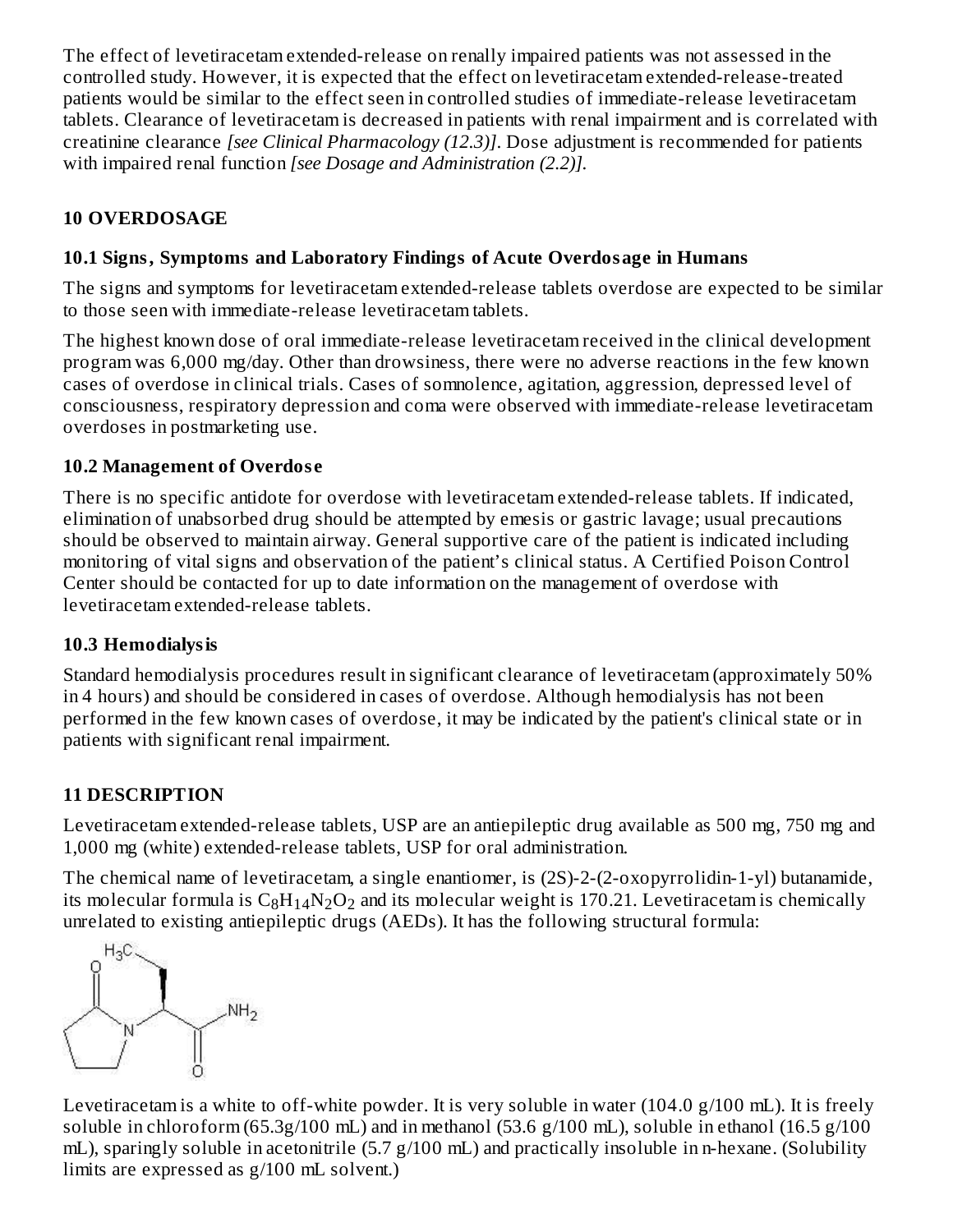Levetiracetam extended-release tablets, USP contain the labeled amount of levetiracetam. Inactive ingredients: colloidal silicon dioxide, hydroxypropyl cellulose Type LF, hydroxypropyl methylcellulose 2208 K15M, hydroxypropyl methylcellulose 2910 E5, polyethylene glycol 8000, purified water, and titanium dioxide.

Meets USP Dissolution Test 5.

## **12 CLINICAL PHARMACOLOGY**

### **12.1 Mechanism of Action**

The precise mechanism(s) by which levetiracetam exerts its antiepileptic effect is unknown.

A saturable and stereoselective neuronal binding site in rat brain tissue has been described for levetiracetam. Experimental data indicate that this binding site is the synaptic vesicle protein SV2A, thought to be involved in the regulation of vesicle exocytosis. Although the molecular significance of levetiracetam binding to synaptic vesicle protein SV2A is not understood, levetiracetam and related analogs showed a rank order of affinity for SV2A which correlated with the potency of their antiseizure activity in audiogenic seizure-prone mice. These findings suggest that the interaction of levetiracetam with the SV2A protein may contribute to the antiepileptic mechanism of action of the drug.

### **12.2 Pharmacodynamics**

### Effects on QTc Interval

The effects of levetiracetam extended-release tablets on QTc prolongation is expected to be the same as that of immediate-release levetiracetam tablets. The effect of immediate-release levetiracetam tablets on QTc prolongation was evaluated in a randomized, double-blind, positive-controlled (moxifloxacin 400 mg) and placebo-controlled crossover study of levetiracetam tablets (1,000 mg or 5,000 mg) in 52 healthy subjects. The upper bound of the 90% confidence interval for the largest placebo-adjusted, baseline-corrected QTc was below 10 milliseconds. Therefore, there was no evidence of significant QTc prolongation in this study.

### **12.3 Pharmacokinetics**

### Overview

Bioavailability of levetiracetam extended-release tablets are similar to that of the immediate-release levetiracetam tablets. The pharmacokinetics (AUC and  $\rm{C_{max}}$ ) were shown to be dose proportional after single dose administration of 1,000 mg, 2,000 mg, and 3,000 mg extended-release levetiracetam. Plasma half-life of extended-release levetiracetam is approximately 7 hours.

Levetiracetam is almost completely absorbed after oral administration. The pharmacokinetics of levetiracetam are linear and time-invariant, with low intra- and inter-subject variability. Levetiracetam is not significantly protein-bound (<10% bound) and its volume of distribution is close to the volume of intracellular and extracellular water. Sixty-six percent (66%) of the dose is renally excreted unchanged. The major metabolic pathway of levetiracetam (24% of dose) is an enzymatic hydrolysis of the acetamide group. It is not liver cytochrome P450 dependent. The metabolites have no known pharmacological activity and are renally excreted. Plasma half-life of levetiracetam across studies is approximately 6 to 8 hours. The half-life is increased in the elderly (primarily due to impaired renal clearance) and in subjects with renal impairment.

The pharmacokinetics of levetiracetam are similar when used as monotherapy or as adjunctive therapy for the treatment of partial-onset seizures.

### Absorption and Distribution

Extended-release levetiracetam peak plasma concentrations occur in about 4 hours. The time to peak plasma concentrations is about 3 hours longer with extended-release levetiracetam than with immediaterelease tablets.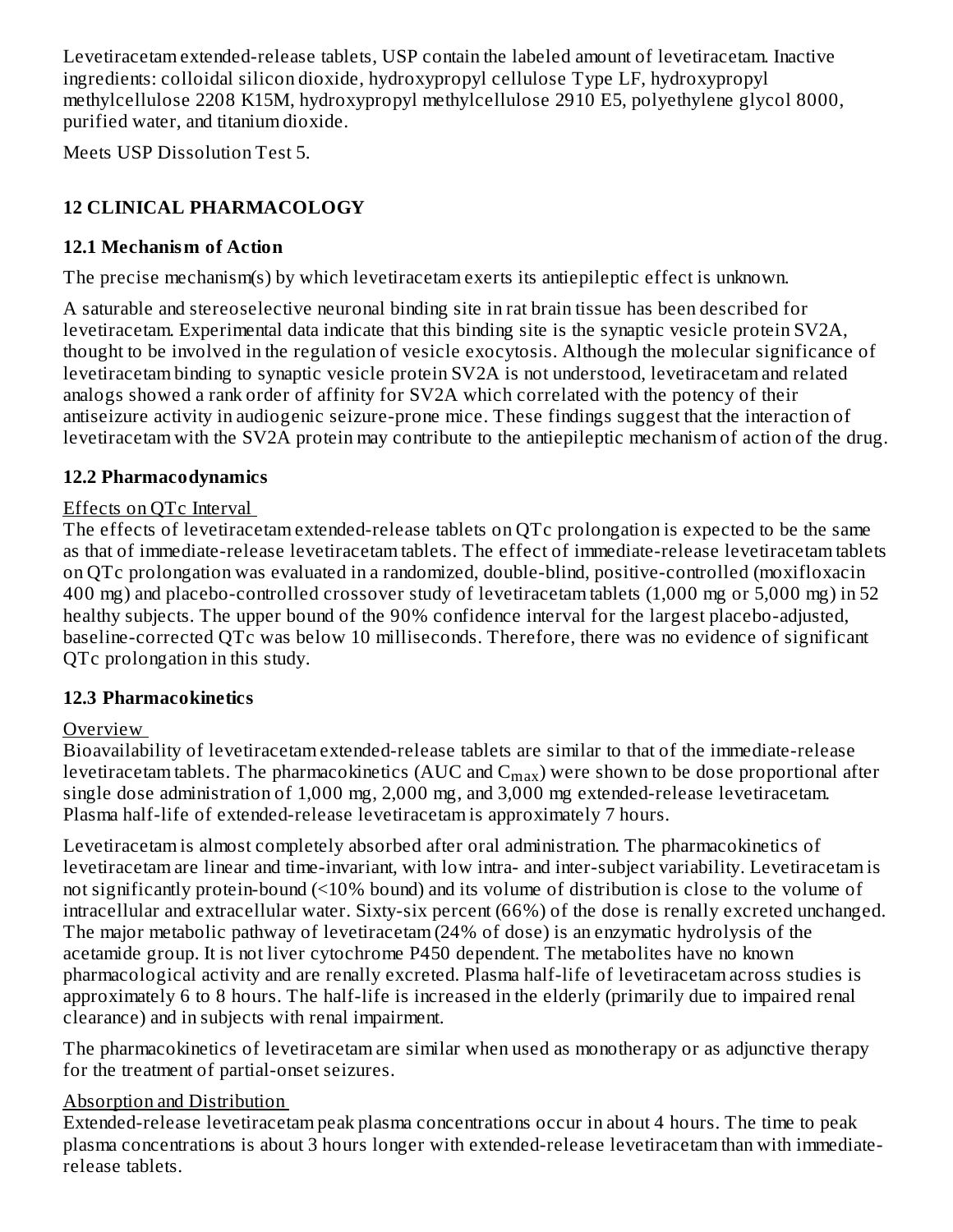Single administration of two 500 mg extended-release levetiracetam tablets once daily produced comparable maximal plasma concentrations and area under the plasma concentration versus time as did the administration of one 500 mg immediate-release tablet twice daily in fasting conditions. After multiple dose extended-release levetiracetam tablets intake, extent of exposure ( $\mathrm{AUC_{0\text{-}24}}$ ) was similar to extent of exposure after multiple dose immediate-release tablets intake.  $\rm{C_{max}}$  and  $\rm{C_{min}}$  were lower by 17% and 26% after multiple dose extended-release levetiracetam tablets intake in comparison to multiple dose immediate-release tablets intake. Intake of a high fat, high calorie breakfast before the administration of extended-release levetiracetam tablets resulted in a higher peak concentration, and longer median time to peak. The median time to peak (T $_{\rm max}$ ) was 2 hours longer in the fed state.

Two 750 mg extended-release levetiracetam tablets were bioequivalent to a single administration of three 500 mg extended-release levetiracetam tablets.

### Metabolism

Levetiracetam is not extensively metabolized in humans. The major metabolic pathway is the enzymatic hydrolysis of the acetamide group, which produces the carboxylic acid metabolite, ucb L057 (24% of dose) and is not dependent on any liver cytochrome P450 isoenzymes. The major metabolite is inactive in animal seizure models. Two minor metabolites were identified as the product of hydroxylation of the 2-oxo-pyrrolidine ring (2% of dose) and opening of the 2-oxo-pyrrolidine ring in position 5 (1% of dose). There is no enantiomeric interconversion of levetiracetam or its major metabolite.

### Elimination

Levetiracetam plasma half-life in adults is  $7 \pm 1$  hour and is unaffected by either dose or repeated administration. Levetiracetam is eliminated from the systemic circulation by renal excretion as unchanged drug which represents 66% of administered dose. The total body clearance is 0.96 mL/min/kg and the renal clearance is 0.6 mL/min/kg. The mechanism of excretion is glomerular filtration with subsequent partial tubular reabsorption. The metabolite ucb L057 is excreted by glomerular filtration and active tubular secretion with a renal clearance of 4 mL/min/kg. Levetiracetam elimination is correlated to creatinine clearance. Levetiracetam clearance is reduced in patients with impaired renal function *[see Dosage and Administration (2.2) and Use in Specific Populations (8.6)]*.

### Specific Populations

### *Elderly*

There are insufficient pharmacokinetic data to specifically address the use of extended-release levetiracetam in the elderly population.

Pharmacokinetics of immediate-release levetiracetam were evaluated in 16 elderly subjects (age 61 to 88 years) with creatinine clearance ranging from 30 to 74 mL/min. Following oral administration of twice-daily dosing for 10 days, total body clearance decreased by 38% and the half-life was 2.5 hours longer in the elderly compared to healthy adults. This is most likely due to the decrease in renal function in these subjects.

### *Pediatric Patients*

An open label, multicenter, parallel-group, two-arm study was conducted to evaluate the pharmacokinetics of extended-release levetiracetam tablets in pediatric patients (13 to 16 years old) and in adults (18 to 55 years old) with epilepsy. Extended-release levetiracetam oral tablets (1,000 mg to 3,000 mg) were administered once daily with a minimum of 4 days and a maximum of 7 days of treatment to 12 pediatric patients and 13 adults in the study. Dose-normalized steady-state exposure parameters,  $\rm{C_{max}}$  and AUC, were comparable between pediatric and adult patients.

#### *Pregnancy*

Levetiracetam extended-release tablets levels may decrease during pregnancy *[see Warnings and Precautions (5.9) and Use in Specific Populations (8.1)]*.

### *Gender*

Extended-release levetiracetam $\rm C_{max}$  was 21 to 30% higher and AUC was 8 to 18% higher in women  $(N=12)$  compared to men  $(N=12)$ . However, clearances adjusted for body weight were comparable.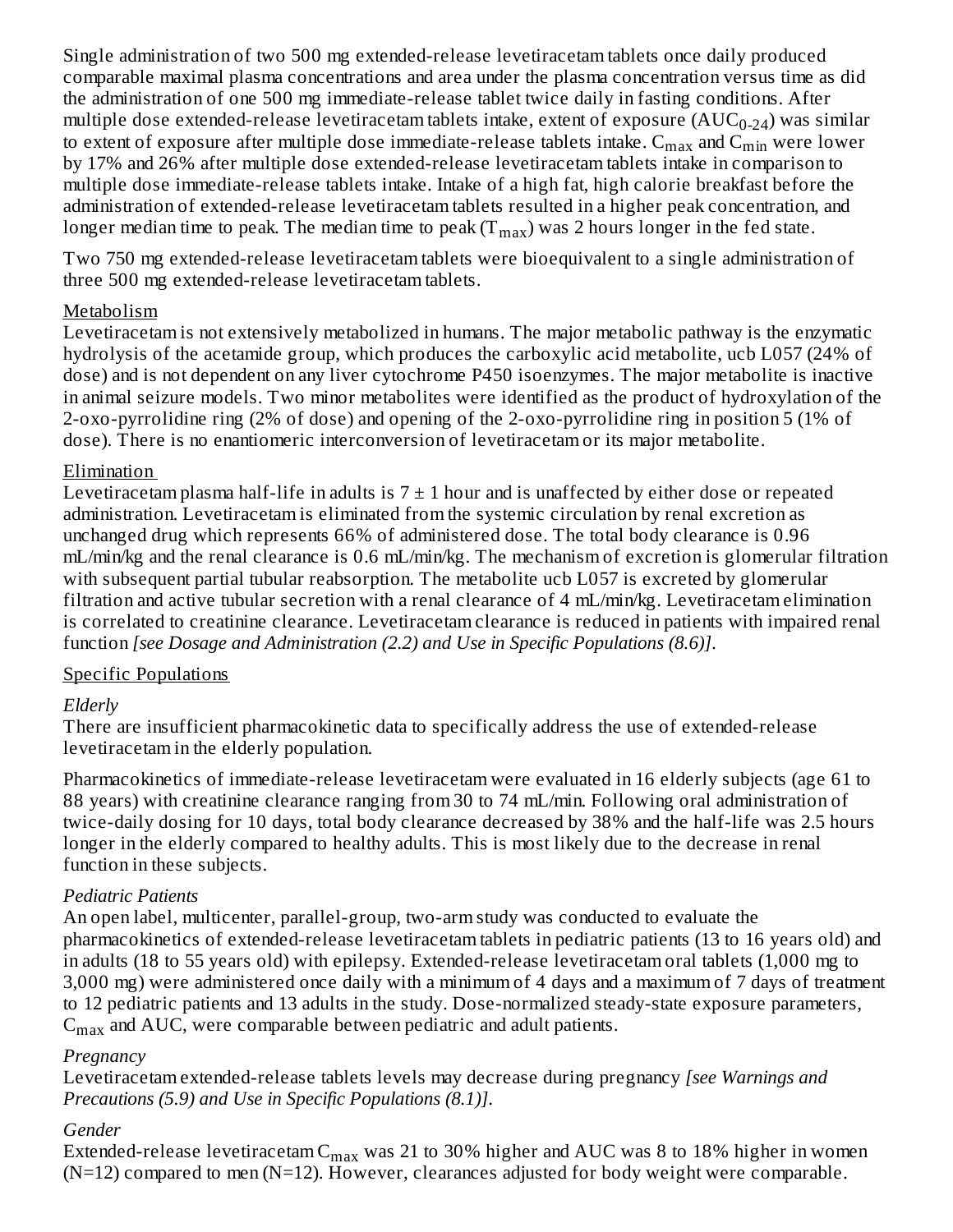### *Race*

Formal pharmacokinetic studies of the effects of race have not been conducted with extended-release or immediate-release levetiracetam. Cross study comparisons involving Caucasians (N=12) and Asians  $(N=12)$ , however, show that pharmacokinetics of immediate-release levetiracetam were comparable between the two races. Because levetiracetam is primarily renally excreted and there are no important racial differences in creatinine clearance, pharmacokinetic differences due to race are not expected.

### *Renal Impairment*

The effect of levetiracetam extended-release tablets on renally impaired patients was not assessed in the controlled study. However, it is expected that the effect on levetiracetam extended-release-treated patients would be similar to that seen in controlled studies of immediate-release levetiracetam tablets. In patients with end stage renal disease on dialysis, it is recommended that immediate-release levetiracetam be used instead of levetiracetam extended-release tablets.

The disposition of immediate-release levetiracetam was studied in adult subjects with varying degrees of renal function. Total body clearance of levetiracetam is reduced in patients with impaired renal function by 40% in the mild group (CLcr = 50 to 80 mL/min), 50% in the moderate group (CLcr = 30 to 50 mL/min) and 60% in the severe renal impairment group (CLcr <30 mL/min). Clearance of levetiracetam is correlated with creatinine clearance.

In anuric (end stage renal disease) patients, the total body clearance decreased 70% compared to normal subjects (CLcr >80mL/min). Approximately 50% of the pool of levetiracetam in the body is removed during a standard 4-hour hemodialysis procedure *[see Dosage and Administration (2.2)]*.

### *Hepatic Impairment*

In subjects with mild (Child-Pugh A) to moderate (Child-Pugh B) hepatic impairment, the pharmacokinetics of levetiracetam were unchanged. In patients with severe hepatic impairment (Child-Pugh C), total body clearance was 50% that of normal subjects, but decreased renal clearance accounted for most of the decrease. No dose adjustment is needed for patients with hepatic impairment.

### Drug Interactions

*In vitro* data on metabolic interactions indicate that levetiracetam is unlikely to produce, or be subject to, pharmacokinetic interactions. Levetiracetam and its major metabolite, at concentrations well above  $\mathsf{C}_{\max}$ levels achieved within the therapeutic dose range, are neither inhibitors of, nor high affinity substrates for, human liver cytochrome P450 isoforms, epoxide hydrolase or UDP-glucuronidation enzymes. In addition, levetiracetam does not affect the *in vitro* glucuronidation of valproic acid.

Potential pharmacokinetic interactions of or with levetiracetam were assessed in clinical pharmacokinetic studies (phenytoin, valproate, warfarin, digoxin, oral contraceptive, probenecid) and through pharmacokinetic screening with immediate-release levetiracetam tablets in the placebocontrolled clinical studies in epilepsy patients. The potential for drug interactions for levetiracetam extended-release tablets are expected to be essentially the same as that with immediate-release levetiracetam tablets.

### *Phenytoin*

Immediate-release levetiracetam tablets (3,000 mg daily) had no effect on the pharmacokinetic disposition of phenytoin in patients with refractory epilepsy. Pharmacokinetics of levetiracetam were also not affected by phenytoin.

### *Valproate*

Immediate-release levetiracetam tablets (1,500 mg twice daily) did not alter the pharmacokinetics of valproate in healthy volunteers. Valproate 500 mg twice daily did not modify the rate or extent of levetiracetam absorption or its plasma clearance or urinary excretion. There also was no effect on exposure to and the excretion of the primary metabolite, ucb L057.

### *Other Antiepileptic Drugs*

Potential drug interactions between immediate-release levetiracetam tablets and other AEDs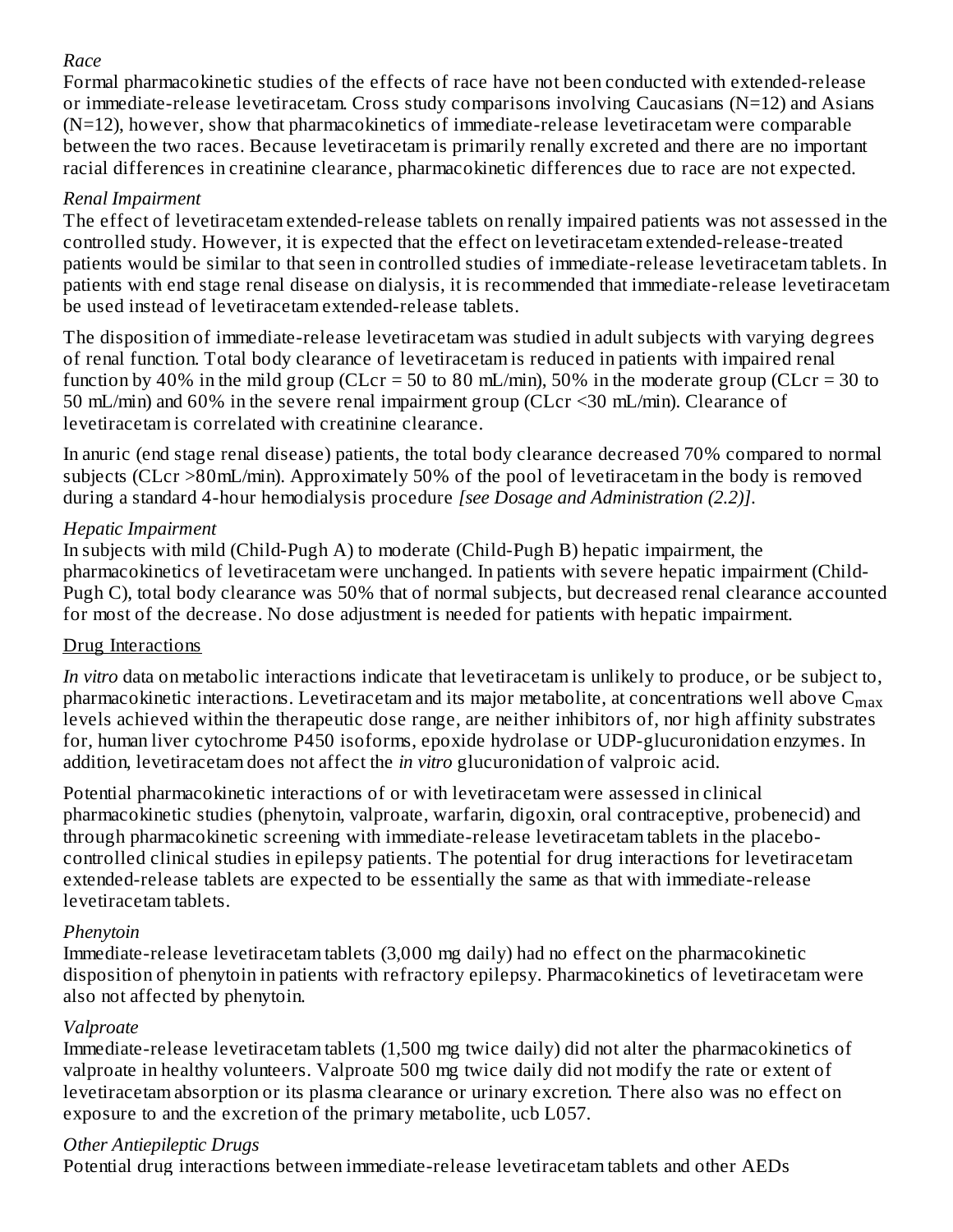(carbamazepine, gabapentin, lamotrigine, phenobarbital, phenytoin, primidone and valproate) were also assessed by evaluating the serum concentrations of levetiracetam and these AEDs during placebocontrolled clinical studies. These data indicate that levetiracetam does not influence the plasma concentration of other AEDs and that these AEDs do not influence the pharmacokinetics of levetiracetam.

#### *Oral Contraceptives*

Immediate-release levetiracetam tablets (500 mg twice daily) did not influence the pharmacokinetics of an oral contraceptive containing 0.03 mg ethinyl estradiol and 0.15 mg levonorgestrel, or of the luteinizing hormone and progesterone levels, indicating that impairment of contraceptive efficacy is unlikely. Coadministration of this oral contraceptive did not influence the pharmacokinetics of levetiracetam.

#### *Digoxin*

Immediate-release levetiracetam tablets (1,000 mg twice daily) did not influence the pharmacokinetics and pharmacodynamics (ECG) of digoxin given as a 0.25 mg dose every day. Coadministration of digoxin did not influence the pharmacokinetics of levetiracetam.

#### *Warfarin*

Immediate-release levetiracetam tablets (1,000 mg twice daily) did not influence the pharmacokinetics of R and S warfarin. Prothrombin time was not affected by levetiracetam. Coadministration of warfarin did not affect the pharmacokinetics of levetiracetam.

#### *Probenecid*

Probenecid, a renal tubular secretion blocking agent, administered at a dose of 500 mg four times a day, did not change the pharmacokinetics of levetiracetam 1,000 mg twice daily.  $\text{C^{ss}}_{\text{max}}$  of the metabolite, ucb L057, was approximately doubled in the presence of probenecid while the fraction of drug excreted unchanged in the urine remained the same. Renal clearance of ucb L057 in the presence of probenecid decreased 60%, probably related to competitive inhibition of tubular secretion of ucb L057. The effect of immediate-release levetiracetam tablets on probenecid was not studied.

### **13 NONCLINICAL TOXICOLOGY**

#### **13.1 Carcinogenesis, Mutagenesis, Impairment of Fertility**

#### **Carcinogenesis**

Rats were dosed with levetiracetam in the diet for 104 weeks at doses of 50, 300, and 1,800 mg/kg/day. Plasma exposure (AUC) at the highest dose was approximately 6 times that in humans at the maximum recommended daily human dose (MRHD) of 3,000 mg. There was no evidence of carcinogenicity. In mice, oral administration of levetiracetam for 80 weeks (doses up to 960 mg/kg/day) or 2 years (doses up to 4,000 mg/kg/day, lowered to 3,000 mg/kg/day after 45 weeks due to intolerability) was not associated with an increase in tumors. The highest dose tested in mice for 2 years (3,000 mg/kg/day) is approximately 5 times the MRHD on a body surface area (mg/m<sup>2</sup>) basis.

#### Mutagenesis

Levetiracetam was negative in *in vitro* (Ames, chromosomal aberration in mammalian cells) and *in vivo* (mouse micronucleus) assays. The major human metabolite of levetiracetam (ucb L057) was negative in *in vitro* (Ames, mouse lymphoma) assays.

#### Impairment of Fertility

No adverse effects on male or female fertility or reproductive performance were observed in rats at oral doses up to 1,800 mg/kg/day, which were associated with plasma exposures (AUC) up to approximately 6 times that in humans at the MRHD.

#### **14 CLINICAL STUDIES**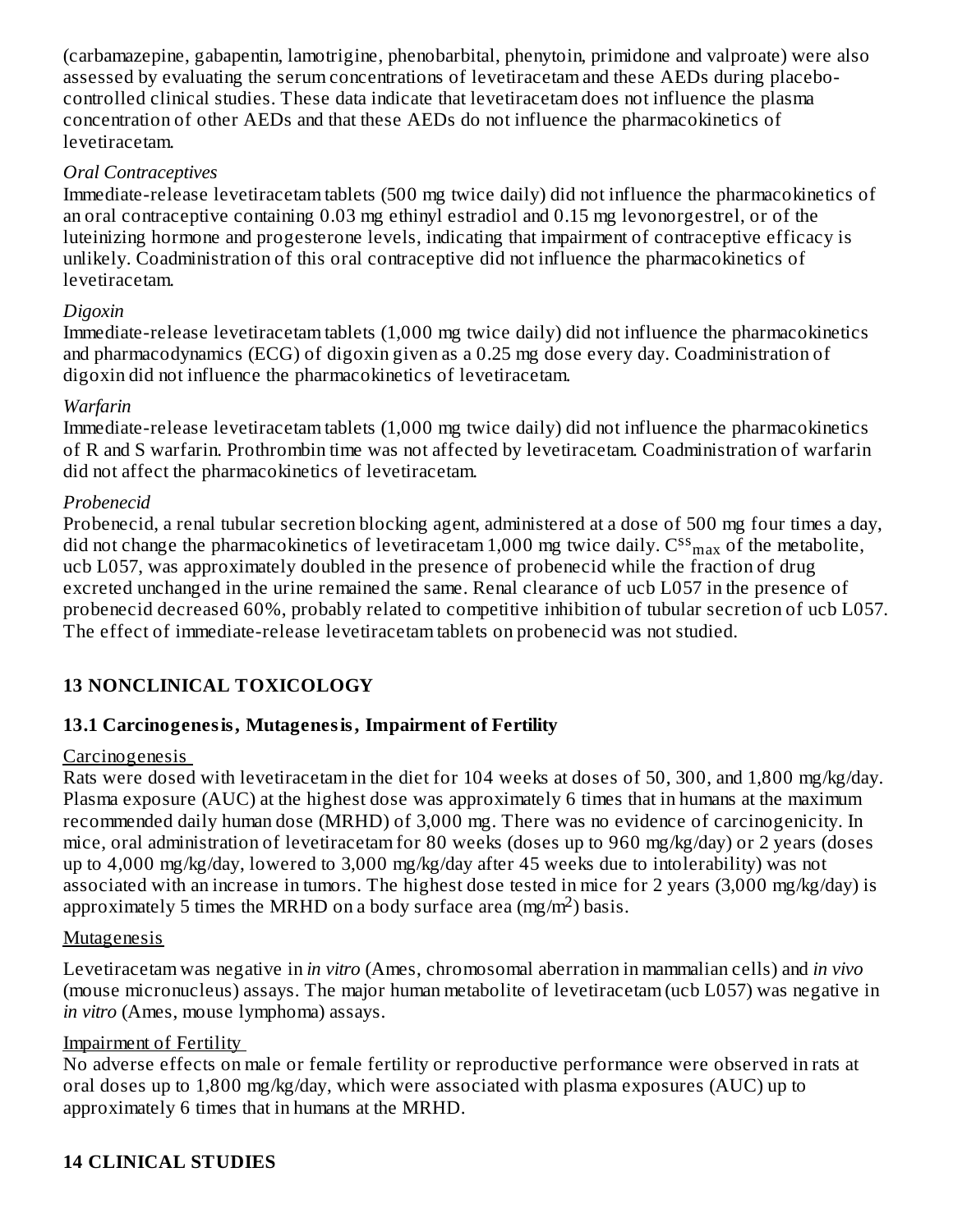The effectiveness of levetiracetam extended-release for the treatment of partial-onset seizures in adults was established in one multicenter, randomized, double-blind, placebo-controlled clinical study in patients who had refractory partial-onset seizures with or without secondary generalization. This was supported by the demonstration of efficacy of immediate-release levetiracetam tablets (see below) in partial seizures in three multicenter, randomized, double-blind, placebo-controlled clinical studies in adults, as well as a demonstration of comparable bioavailability between the extended release and immediate-release formulations *[see Clinical Pharmacology (12.3)]* in adults. The effectiveness for levetiracetam extended-release tablets for the treatment of partial-onset seizures in pediatric patients, 12 years of age and older, was based upon a single pharmacokinetic study showing comparable pharmacokinetics of extended-release levetiracetam tablets in adults and adolescents *[see Clinical Pharmacology (12.3)]*. All studies are described below.

### **14.1 Levetiracetam Extended-Releas e Tablets in Adults**

The effectiveness of levetiracetam extended-release tablets for the treatment of partial-onset seizures in adults was established in one multicenter, randomized, double-blind, placebo-controlled clinical study across 7 countries in patients who had refractory partial-onset seizures with or without secondary generalization (Study 1).

Study 1

Patients enrolled in Study 1 had at least eight partial seizures with or without secondary generalization during the 8-week baseline period and at least two partial seizures in each 4-week interval of the baseline period. Patients were taking a stable dose regimen of at least one AED and could take a maximum of three AEDs. After a prospective baseline period of 8 weeks, 158 patients were randomized to placebo (N=79) or 1,000 mg (two 500 mg tablets) of levetiracetam extended-release tablets (N=79), given once daily over a 12-week treatment period.

The primary efficacy endpoint in Study 1 was the percent reduction over placebo in mean weekly frequency of partial-onset seizures. The median percent reduction in weekly partial-onset seizure frequency from baseline over the treatment period was 46.1% in the levetiracetam extended-release tablets 1,000 mg treatment group (N=74) and 33.4% in the placebo group (N=78). The estimated percent reduction over placebo in weekly partial-onset seizure frequency over the treatment period was 14.4% (statistically significant).

The relationship between the effectiveness of the same daily dose of levetiracetam extended-release tablets and immediate-release levetiracetam has not been studied and is unknown.

## **14.2 Immediate-Releas e Levetiracetam Tablets in Adults**

The effectiveness of immediate-release levetiracetam tablets for the treatment of partial-onset seizures in adults was established in three multicenter, randomized, double-blind, placebo-controlled clinical studies in patients who had refractory partial-onset seizures with or without secondary generalization (Studies 2, 3, and 4). The tablet formulation was used in all three studies. In these studies, 904 patients were randomized to placebo, levetiracetam tablets 1,000 mg, levetiracetam tablets 2,000 mg, or levetiracetam tablets 3,000 mg/day. Patients enrolled in Study 2 or Study 3 had refractory partial-onset seizures for at least two years and had taken two or more AEDs. Patients enrolled in Study 4 had refractory partial-onset seizures for at least 1 year and had taken one AED. At the time of the study, patients were taking a stable dose regimen of at least one AED and could take a maximum of two AEDs. During the baseline period, patients had to have experienced at least two partial-onset seizures during each 4-week period.

## Study 2

Study 2 was a double-blind, placebo-controlled, parallel-group study conducted at 41 sites in the United States, comparing immediate-release levetiracetam tablets 1,000 mg/day (N=97), immediate-release levetiracetam tablets 3,000 mg/day (N=101), and placebo (N=95), given in equally divided doses twice daily. After a prospective baseline period of 12 weeks, patients in Study 2 were randomized to one of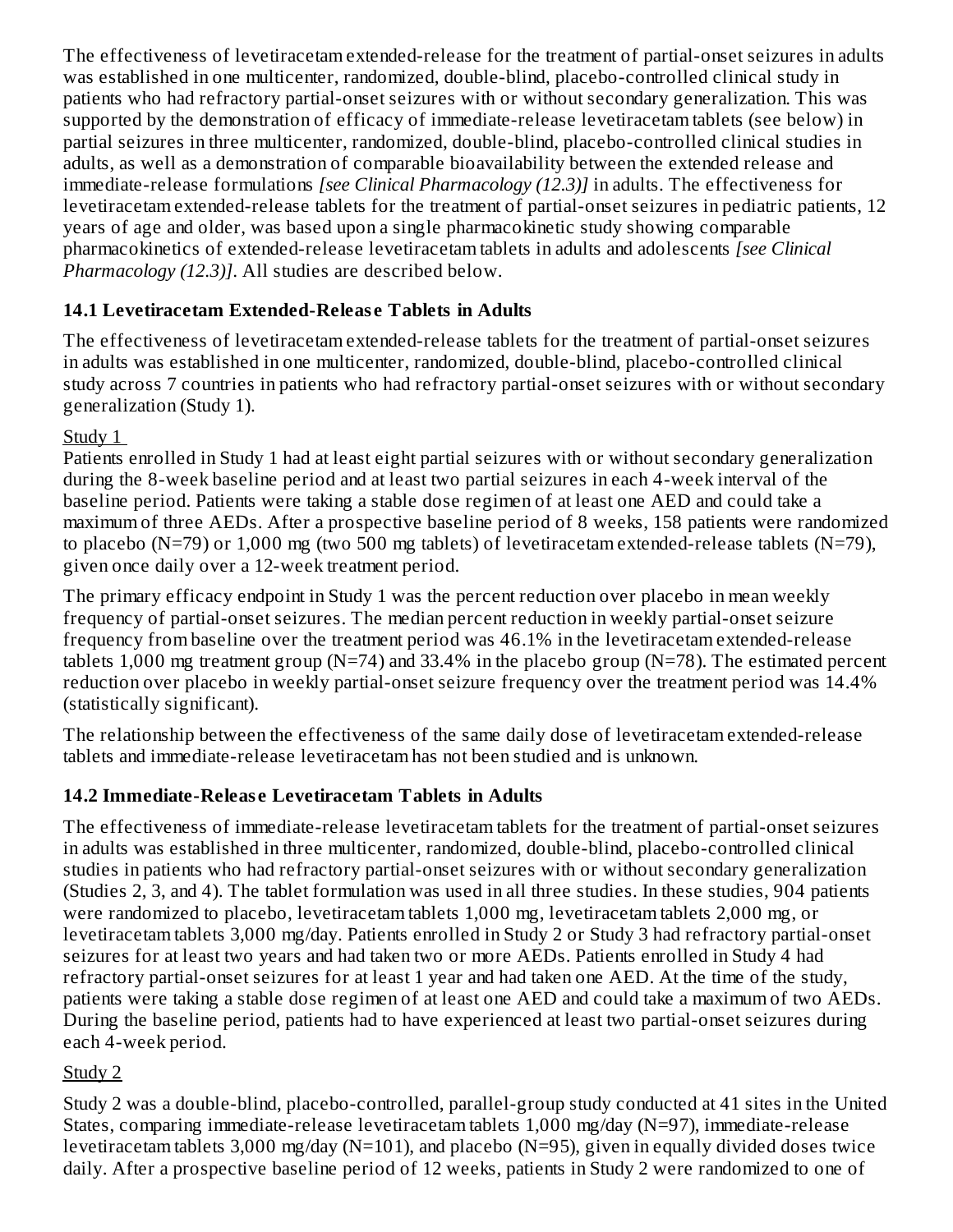the three treatment groups described above. The 18-week treatment period consisted of a 6-week titration period, followed by a 12-week fixed dose evaluation period, during which concomitant AED regimens were held constant. The primary measure of effectiveness in Study 2 was a between-group comparison of the percent reduction in weekly partial seizure frequency relative to placebo over the entire randomized treatment period (titration + evaluation period). Secondary outcome variables included the responder rate (incidence of patients with ≥50% reduction from baseline in partial-onset seizure frequency). The results of Study 2 are displayed in Table 6.

#### **Table 6: Reduction In Mean Over Placebo In Weekly Frequency Of Partial-Ons et Seizures In Study 2**

|                                                                   |          | Immediate-release | Immediate-release<br>Placebo Levetiracetam Tablets 1,000 Levetiracetam Tablets 3,000 |  |
|-------------------------------------------------------------------|----------|-------------------|--------------------------------------------------------------------------------------|--|
|                                                                   |          | mg/day            | mg/day                                                                               |  |
|                                                                   | $(N=95)$ | $(N=97)$          | $(N=101)$                                                                            |  |
| Percent reduction in partial<br>seizure frequency over<br>placebo |          | $26.1\%*$         | $30.1\%*$                                                                            |  |

\* statistically significant versus placebo

The percentage of patients (y-axis) who achieved ≥50% reduction from baseline in weekly partial-onset seizure frequency over the entire randomized treatment period (titration + evaluation period) within the three treatment groups (x-axis) in Study 2 is presented in Figure 1.





### \* statistically significant versus placebo

#### Study 3

Study 3 was a double-blind, placebo-controlled, crossover study conducted at 62 centers in Europe, comparing immediate-release levetiracetam tablets 1,000 mg/day (N=106), immediate-release levetiracetam tablets 2,000 mg/day (N=105), and placebo (N=111), given in equally divided doses twice daily.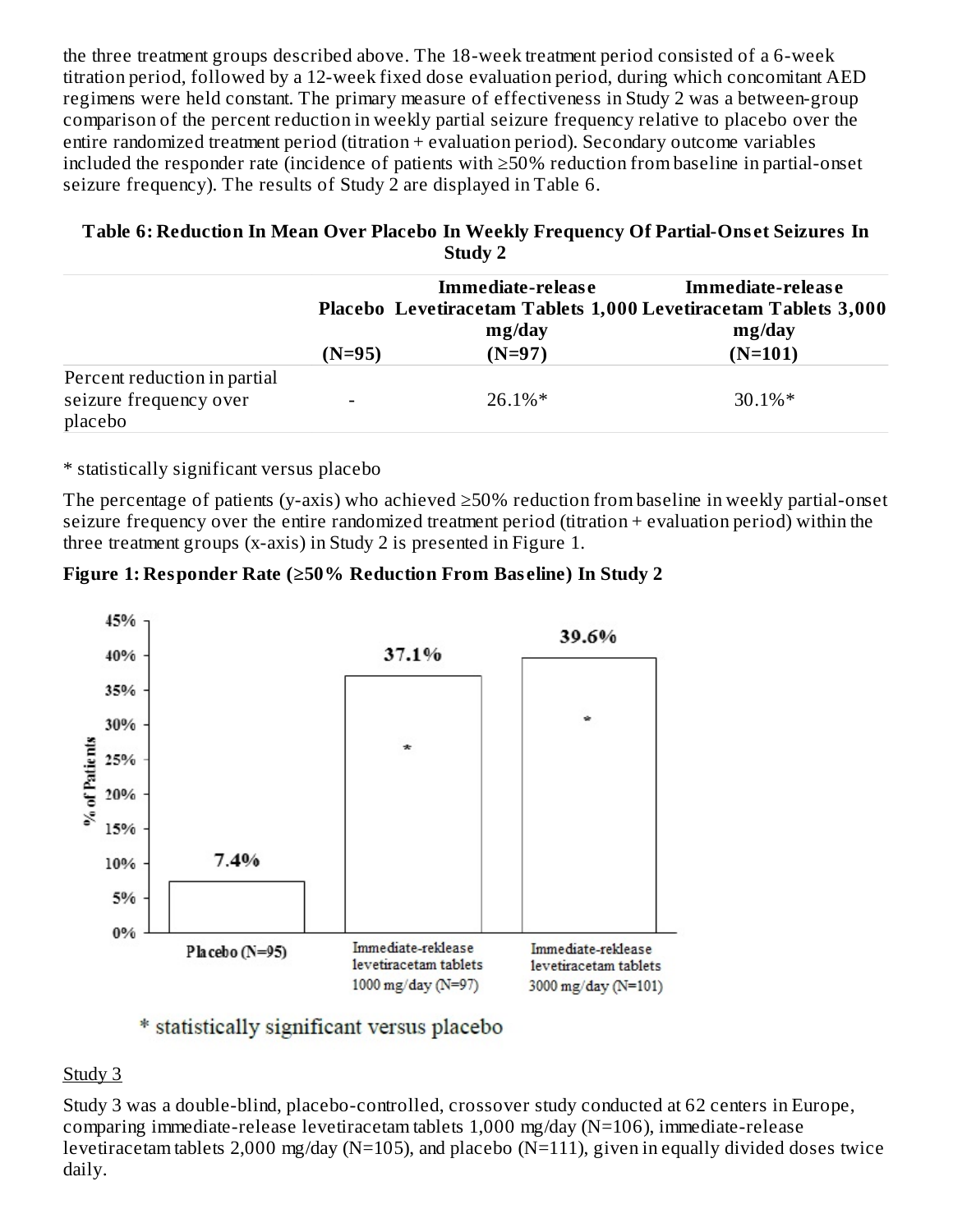The first period of the study (Period A) was designed to be analyzed as a parallel-group study. After a prospective baseline period of up to 12 weeks, patients in Study 3 were randomized to one of the three treatment groups described above. The 16-week treatment period consisted of the 4-week titration period followed by a 12-week fixed dose evaluation period, during which concomitant AED regimens were held constant. The primary measure of effectiveness in Study 3 was a between group comparison of the percent reduction in weekly partial seizure frequency relative to placebo over the entire randomized treatment period (titration + evaluation period). Secondary outcome variables included the responder rate (incidence of patients with ≥50% reduction from baseline in partial-onset seizure frequency). The results of the analysis of Period A are displayed in Table 7.

#### **Table 7: Reduction In Mean Over Placebo In Weekly Frequency Of Partial Ons et Seizures In Study 3: Period A**

|                                                                   |           | Immediate-release<br>mg/day | Immediate-release<br>Placebo Levetiracetam Tablets 1,000 Levetiracetam Tablets 2,000<br>mg/day |  |
|-------------------------------------------------------------------|-----------|-----------------------------|------------------------------------------------------------------------------------------------|--|
|                                                                   | $(N=111)$ | $(N=106)$                   | $(N=105)$                                                                                      |  |
| Percent reduction in partial<br>seizure frequency over<br>placebo |           | $17.1\%*$                   | $21.4\%*$                                                                                      |  |

\* statistically significant versus placebo

The percentage of patients (y-axis) who achieved ≥50% reduction from baseline in weekly partial-onset seizure frequency over the entire randomized treatment period (titration + evaluation period) within the three treatment groups (x-axis) in Study 3 is presented in Figure 2.





\* statistically significant versus placebo

The comparison of immediate-release levetiracetam tablets 2,000 mg/day to immediate-release levetiracetam tablets 1,000 mg/day for responder rate in Study 3 was statistically significant (*P*=0.02).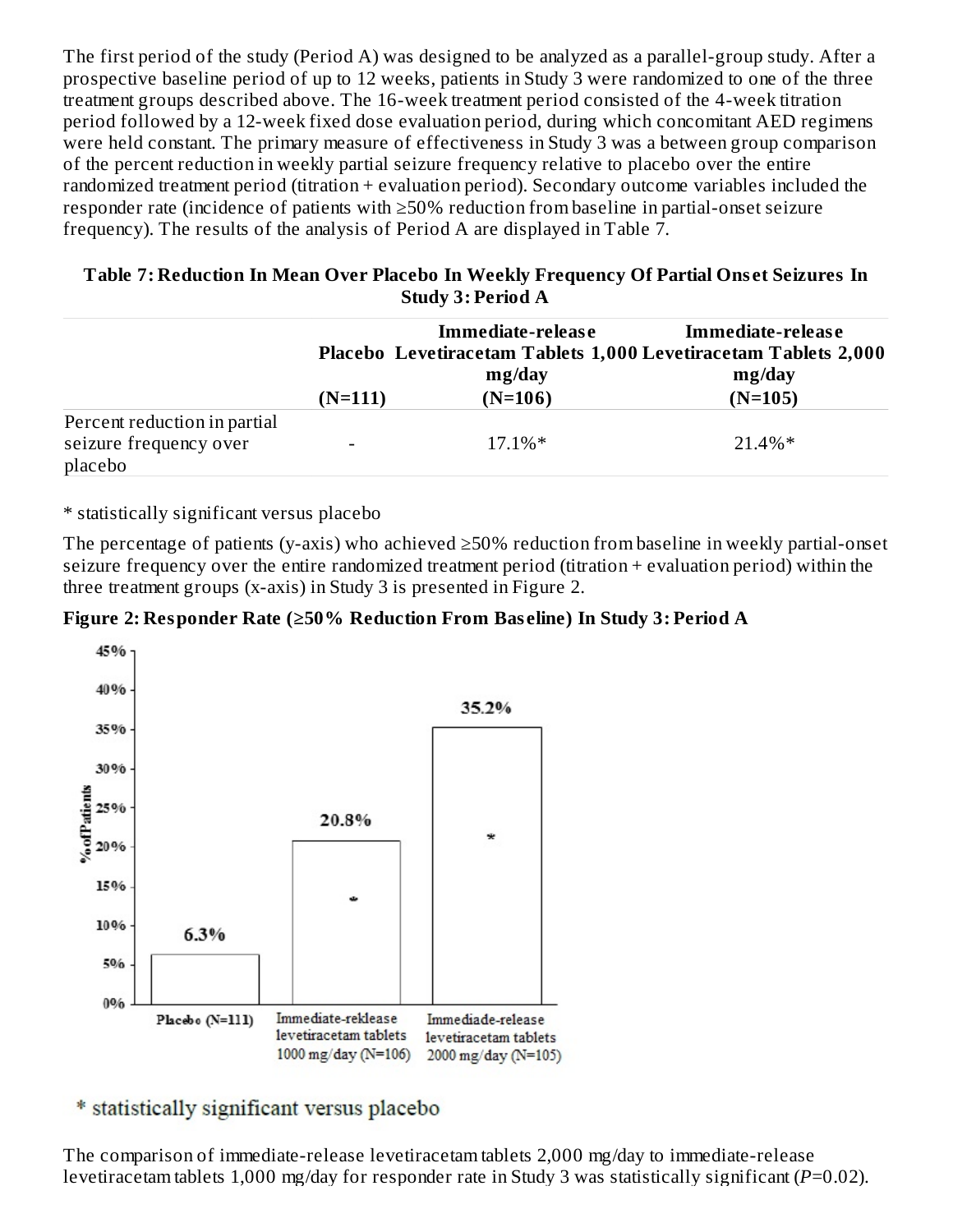Analysis of the trial as a cross-over study yielded similar results.

### Study 4

Study 4 was a double-blind, placebo-controlled, parallel-group study conducted at 47 centers in Europe comparing immediate-release levetiracetam tablets  $3,000$  mg/day (N=180) and placebo (N=104) in patients with refractory partial-onset seizures, with or without secondary generalization, receiving only one concomitant AED. Study drug was given in two divided doses. After a prospective baseline period of 12 weeks, patients in Study 4 were randomized to one of two treatment groups described above. The 16-week treatment period consisted of a 4-week titration period, followed by a 12-week fixed dose evaluation period, during which concomitant AED doses were held constant. The primary measure of effectiveness in Study 4 was a between group comparison of the percent reduction in weekly seizure frequency relative to placebo over the entire randomized treatment period (titration + evaluation period). Secondary outcome variables included the responder rate (incidence of patients with ≥50% reduction from baseline in partial-onset seizure frequency). Table 8 displays the results of Study 4.

### **Table 8: Reduction In Mean Over Placebo In Weekly Frequency Of Partial-Ons et Seizures In Study 4**

|                                                                | <b>Placebo</b> | <b>Immediate-release Levetiracetam Tablets</b><br>$3,000$ mg/day |
|----------------------------------------------------------------|----------------|------------------------------------------------------------------|
|                                                                | $(N=104)$      | $(N=180)$                                                        |
| Percent reduction in partial seizure frequency<br>over placebo | -              | $23.0\%*$                                                        |

\* statistically significant versus placebo

The percentage of patients (y-axis) who achieved ≥50% reduction from baseline in weekly partial-onset seizure frequency over the entire randomized treatment period (titration + evaluation period) within the two treatment groups (x-axis) in Study 4 is presented in Figure 3.

**Figure 3: Responder Rate (≥50% Reduction From Bas eline) In Study 4**



\* statistically significant versus placebo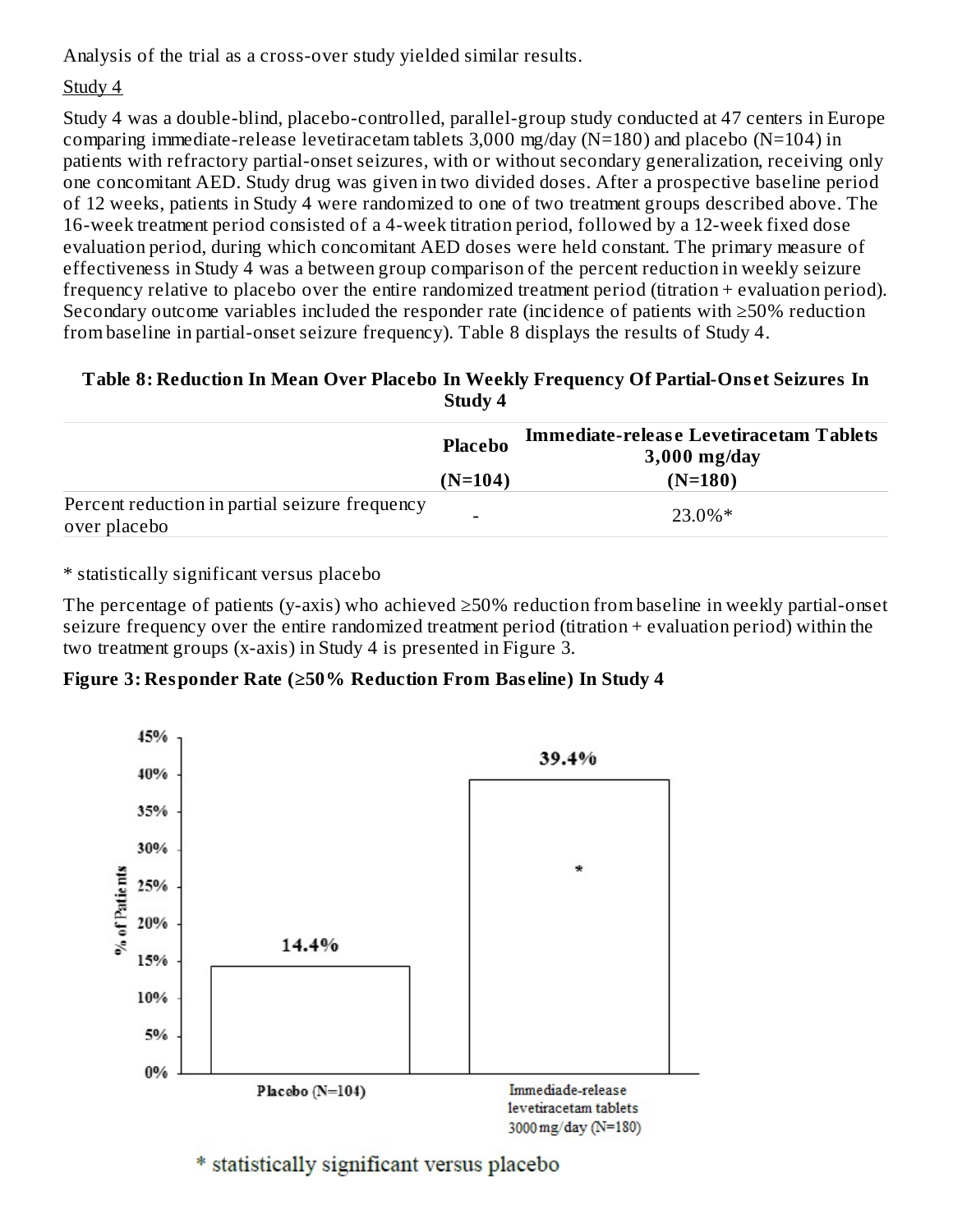#### **14.3 Immediate-Releas e Levetiracetam Tablets in Pediatric Patients 4 Years to 16 Years**

The use of levetiracetam extended-release tablets in pediatric patients 12 years of age and older is supported by Study 5, which was conducted using immediate-release levetiracetam tablets. Levetiracetam extended-release tablets are not indicated in children below 12 years of age.

#### Study 5

The effectiveness of immediate-release levetiracetam tablets for the treatment of partial-onset seizures in pediatric patients was established in a multicenter, randomized double-blind, placebo-controlled study, conducted at 60 sites in North America, in children 4 to 16 years of age with partial seizures uncontrolled by standard antiepileptic drugs (Study 5). Eligible patients on a stable dose of 1-2 AEDs, who still experienced at least 4 partial-onset seizures during the 4 weeks prior to screening, as well as at least 4 partial-onset seizures in each of the two 4-week baseline periods, were randomized to receive either immediate-release levetiracetam tablets or placebo. The enrolled population included 198 patients (levetiracetam tablets N=101; placebo N=97) with refractory partial-onset seizures, with or without secondarily generalization. Study 5 consisted of an 8-week baseline period and 4-week titration period followed by a 10-week evaluation period. Dosing was initiated at a dose of 20 mg/kg/day in two divided doses. During the treatment period, the immediate-release levetiracetam tablets doses were adjusted in 20 mg/kg/day increments, at 2-week intervals to the target dose of 60 mg/kg/day. The primary measure of effectiveness in Study 5 was a between group comparison of the percent reduction in weekly partial seizure frequency relative to placebo over the entire 14-week randomized treatment period (titration + evaluation period). Secondary outcome variables included the responder rate (incidence of patients with  $\geq 50\%$  reduction from baseline in partial-onset seizure frequency per week). Table 9 displays the results of this study.

#### **Table 9: Reduction In Mean Over Placebo In Weekly Frequency Of Partial-Ons et Seizures in Study 5**

|                                                                | $(N=97)$ | <b>Placebo</b> Immediate-release Levetiracetam Tablets<br>$(N=101)$ |
|----------------------------------------------------------------|----------|---------------------------------------------------------------------|
| Percent reduction in partial seizure frequency<br>over placebo | -        | 26.8%*                                                              |

\*statistically significant versus placebo

The percentage of patients (y-axis) who achieved  $\geq$  50% reduction in weekly partial-onset seizure frequency over the entire randomized treatment period (titration + evaluation period) within the two treatment groups (x-axis) in Study 5 is presented in Figure 4.

#### **Figure 4: Responder Rate (≥ 50% Reduction From Bas eline) in Study 5**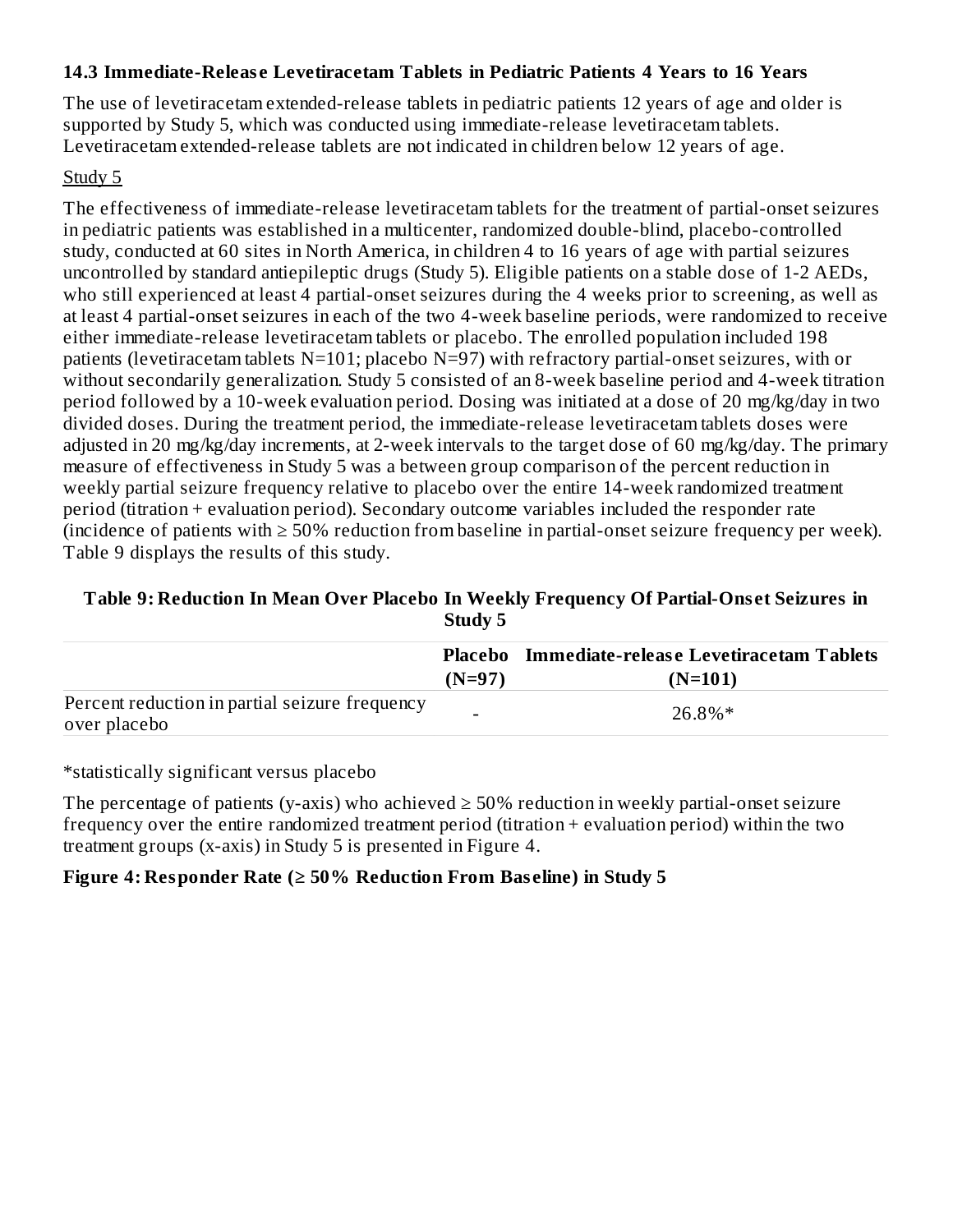

\*statistically significant versus placebo

#### **16 HOW SUPPLIED/STORAGE AND HANDLING**

#### **16.1 How Supplied**

Levetiracetam extended-release tablets, USP 500 mg are white, oval, biconvex film-coated tablets, engraved with "APO" on one side, "LXR 500" on the other side. They are supplied as follows:

Bottles of 60s (NDC 60505-3280-6) Bottles of 500s (NDC 60505-3280-5) Bottles of 1,000s (NDC 60505-3280-8)

Levetiracetam extended-release tablets, USP 750 mg are white, capsule shaped, biconvex film-coated tablets, engraved with "APO" on one side, "LXR 750" on the other side. They are supplied as follows:

Bottles of 60s (NDC 60505-3517-6) Bottles of 500s (NDC 60505-3517-5)

Levetiracetam extended-release tablets, USP 1,000 mg are white, oval, biconvex film-coated tablets, engraved with "APO" on one side, "LXR 1000" on the other side. They are supplied as follows:

#### Bottles of 60s(NDC 60505-3518-6)

#### **16.2 Storage**

Store at 20°C to 25°C (68°F to 77°F) excursions permitted from 15°C to 30°C (59°F to 86°F) [see USP Controlled Room Temperature]. Protect from moisture.

Dispense in tight, light-resistant containers.

### **17 PATIENT COUNSELING INFORMATION**

Advise the patient to read the FDA-approved patient labeling (**Medication Guide**).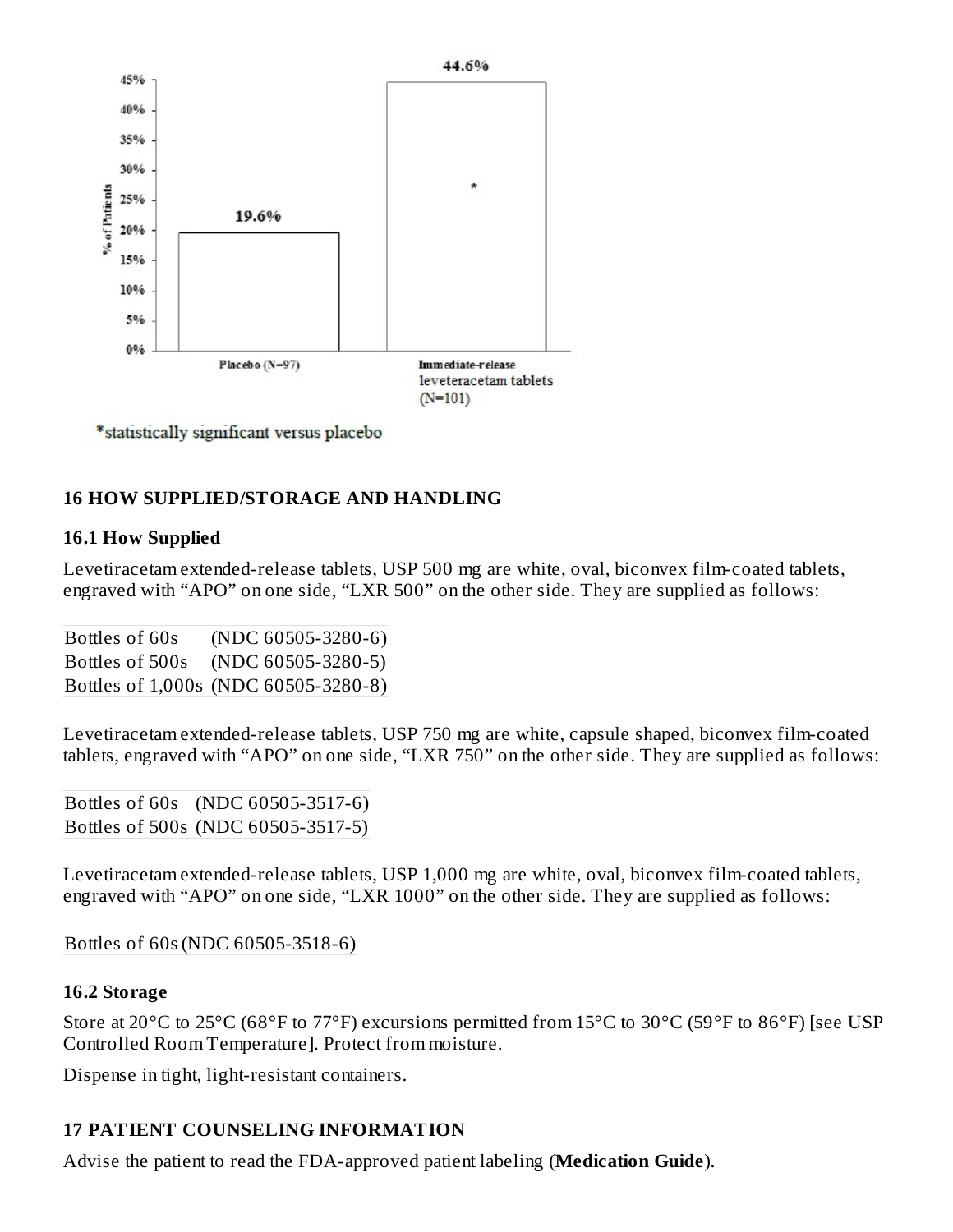### Psychiatric Reactions and Changes in Behavior

Advise patients that levetiracetam extended-release tablets may cause changes in behavior (e.g. irritability and aggression). In addition, patients should be advised that they may experience changes in behavior that have been seen with other formulations of levetiracetam, which include agitation, anger, anxiety, apathy, depression, hostility, and psychotic symptoms *[see Warnings and Precautions (5.1)]*.

#### Suicidal Behavior and Ideation

Counsel patients, their caregivers, and/or families that antiepileptic drugs (AEDs), including levetiracetam extended-release tablets, may increase the risk of suicidal thoughts and behavior and advise patients to be alert for the emergence or worsening of symptoms of depression; unusual changes in mood or behavior; or suicidal thoughts, behavior, or thoughts about self-harm. Advise patients, their caregivers, and/or families to immediately report behaviors of concern to a healthcare provider *[see Warnings and Precautions (5.2)]*.

#### Effects on Driving or Operating Machinery

Inform patients that levetiracetam extended-release tablets may cause dizziness and somnolence. Inform patients not to drive or operate machinery until they have gained sufficient experience on levetiracetam extended-release tablets to gauge whether it adversely affects their ability to drive or operate machinery *[see Warnings and Precautions (5.3)]*.

#### Anaphylaxis and Angioedema

Advise patients to discontinue levetiracetam extended release tablets and seek medical care if they develop signs and symptoms of anaphylaxis or angioedema *[see Warnings and Precautions (5.4)]*.

#### Dermatological Adverse Reactions

Advise patients that serious dermatological adverse reactions have occurred in patients treated with levetiracetam and instruct them to call their physician immediately if a rash develops *[see Warnings and Precautions (5.5)]*.

#### Dosing and Administration

Patients should be instructed to only take levetiracetam extended-release tablets once daily and to swallow the tablets whole. They should not be chewed, broken, or crushed. Inform patients that they should not be concerned if they occasionally notice something that looks like swollen pieces of the original tablet in their stool.

#### Withdrawal of levetiracetam

Advise patients and caregivers not to discontinue use of levetiracetam extended-release tablets without consulting with their healthcare provider. levetiracetam extended-release tablets should normally be gradually withdrawn to reduce the potential of increased seizure frequency and status epilepticus *[see Warnings and Precautions (5.7)].*

#### **Pregnancy**

Advise patients to notify their healthcare provider if they become pregnant or intend to become pregnant during levetiracetam extended-release tablets therapy. Encourage patients to enroll in the North American Antiepileptic Drug (NAAED) pregnancy registry if they become pregnant *[see Use in Specific Populations (8.1)]*.

#### **APOTEX INC. LEVETIRACETAM EXTENDED-RELEASE TABLETS, USP 500 mg, 750 mg and 1,000 mg**

| <b>Manufactured by</b> | <b>Manufactured for</b> |
|------------------------|-------------------------|
| Apotex Inc.            | Apotex Corp.            |
| Toronto, Ontario       | Weston, Florida         |
| Canada M9L 1T9         | USA 33326               |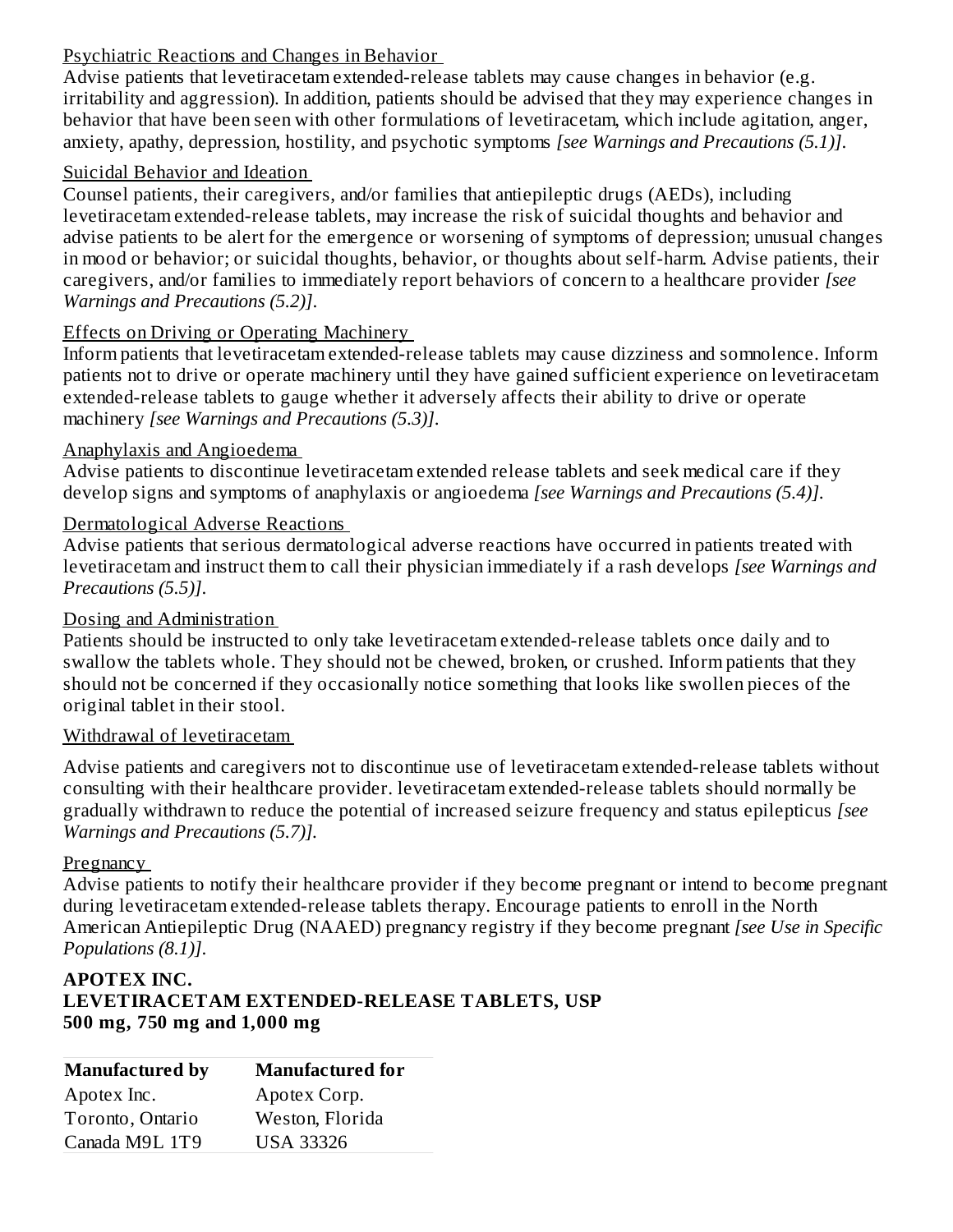**Revision:** 11

### **MEDICATION GUIDE**

#### **Levetiracetam (lee" ve tye ra' s e tam) Extended-Releas e Tablets, USP, for oral us e**

Read this Medication Guide before you start taking levetiracetam extended-release tablets and each time you get a refill. There may be new information. This information does not take the place of talking to your healthcare provider about your medical condition or treatment.

#### **What is the most important information I should know about levetiracetam extended-releas e tablets?**

#### **Like other antiepileptic drugs, levetiracetam extended-releas e tablets may caus e suicidal thoughts or actions in a very small number of people, about 1 in 500 people taking it.**

#### **Call a healthcare provider right away if you have any of thes e symptoms, especially if they are new, wors e, or worry you:**

- thoughts about suicide or dying
- attempts to commit suicide
- new or worse depression
- new or worse anxiety
- feeling agitated or restless
- panic attacks
- trouble sleeping (insomnia)
- new or worse irritability
- acting aggressive, being angry, or violent
- acting on dangerous impulses
- an extreme increase in activity and talking (mania)
- other unusual changes in behavior or mood  $\bullet$

### **Do not stop levetiracetam extended-releas e tablets without first talking to a healthcare provider.**

- Stopping levetiracetam extended-release tablets suddenly can cause serious problems. Stopping a seizure medicine suddenly can cause seizures that will not stop (status epilepticus).
- Suicidal thoughts or actions can be caused by things other than medicines. If you have suicidal thoughts or actions, your healthcare provider may check for other causes.

### **How can I watch for early symptoms of suicidal thoughts and actions?**

- Pay attention to any changes, especially sudden changes, in mood, behaviors, thoughts, or feelings.
- Keep all follow-up visits with your healthcare provider as scheduled.

#### **Call your healthcare provider between visits as needed, especially if you are worried about symptoms.**

#### **What is levetiracetam extended-releas e tablet?**

Levetiracetam extended-release tablets are a prescription medicine taken by mouth that is used to treat partial-onset seizures in people 12 years of age and older.

It is not known if levetiracetam extended-release tablets are safe or effective in people under 12 years of age.

Before taking your medicine, make sure you have received the correct medicine. Compare the name above with the name on your bottle and the appearance of your medicine with the description of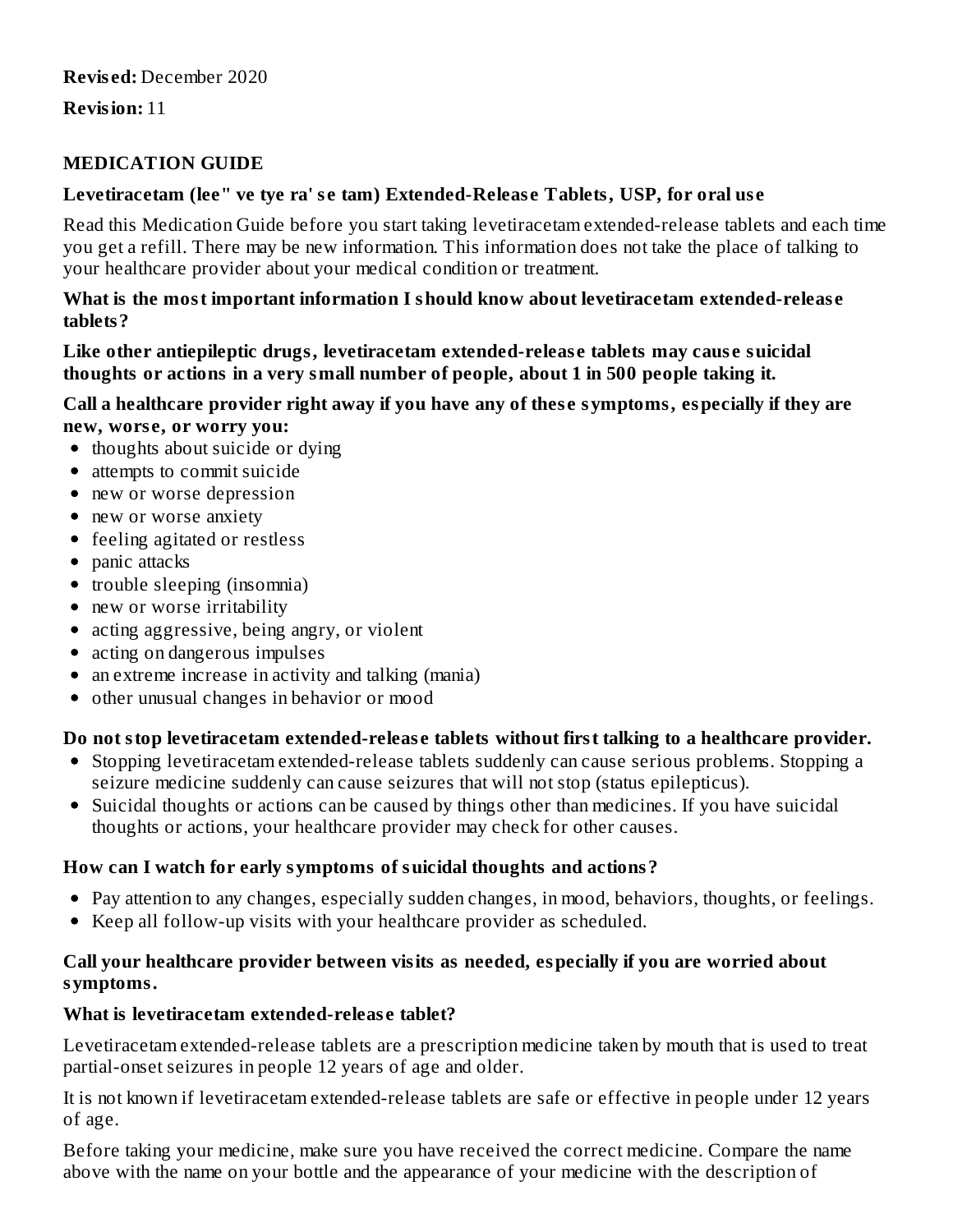levetiracetam extended-release tablets provided below. Tell your pharmacist immediately if you think you have been given the wrong medicine.

### **Who should not take levetiracetam extended-releas e tablets?**

Do not take levetiracetam extended-release tablets if you are allergic to levetiracetam.

### **What should I tell my healthcare provider before starting levetiracetam extended-releas e tablets?**

Before taking levetiracetam extended-release tablets, tell your healthcare provider about all of your medical conditions, including if you:

- have or have had depression, mood problems or suicidal thoughts or behavior.
- have kidney problems.
- are pregnant or planning to become pregnant. It is not known if levetiracetam extended-release tablets will harm your unborn baby. You and your healthcare provider will have to decide if you should take levetiracetam extended-release tablets while you are pregnant. If you become pregnant while taking levetiracetam extended-release tablets, talk to your healthcare provider about registering with the North American Antiepileptic Drug Pregnancy Registry. You can enroll in this registry by calling 1-888-233-2334 or go to http://www.aedpregnancyregistry.org. The purpose of this registry is to collect information about the safety of levetiracetam extended-release and other antiepileptic medicine during pregnancy.
- are breastfeeding or plan to breastfeed. Levetiracetam can pass into your breast milk. It is not known if the levetiracetam that passes into your breast milk can harm your baby. Talk to your doctor about the best way to feed your baby while you receive levetiracetam extended-release tablets.

Tell your healthcare provider about all the medicines you take, including prescription and over-thecounter medicines, vitamins, and herbal supplements. Do not start a new medicine without first talking with your healthcare provider.

Know the medicines you take. Keep a list of them to show your healthcare provider and pharmacist each time you get a new medicine.

### **How should I take levetiracetam extended-releas e tablets?**

- Take levetiracetam extended-release tablets exactly as your healthcare provider tells you to take it.
- Your healthcare provider will tell you how much levetiracetam extended-release tablets to take and when to take it. Levetiracetam extended-release tablets are usually taken 1 time each day.
- Your healthcare provider may change your dose. **Do not** change your dose without talking to your healthcare provider.
- Take levetiracetam extended-release tablets with or without food.
- Swallow the tablets whole. **Do not** chew, break, or crush tablets.
- The inactive part of levetiracetam extended-release tablets may not dissolve after all the medicine has been released in your body. You may sometimes notice something in your bowel movement that looks like swollen pieces of the original tablet. This is normal.
- If you take too much levetiracetam extended-release tablets, call your local Poison Control Center or go to the nearest emergency room right away.

## **What should I avoid while taking levetiracetam extended-releas e tablets?**

Do not drive, operate machinery or do other dangerous activities until you know how levetiracetam extended-release tablets affect you. Levetiracetam extended-release tablets may make you dizzy or sleepy.

### **What are the possible side effects of levetiracetam extended-releas e tablets?**

### **Levetiracetam extended-releas e tablets can caus e s erious side effects including:**

See **"What is the most important information I should know about levetiracetam extendedreleas e tablets?"**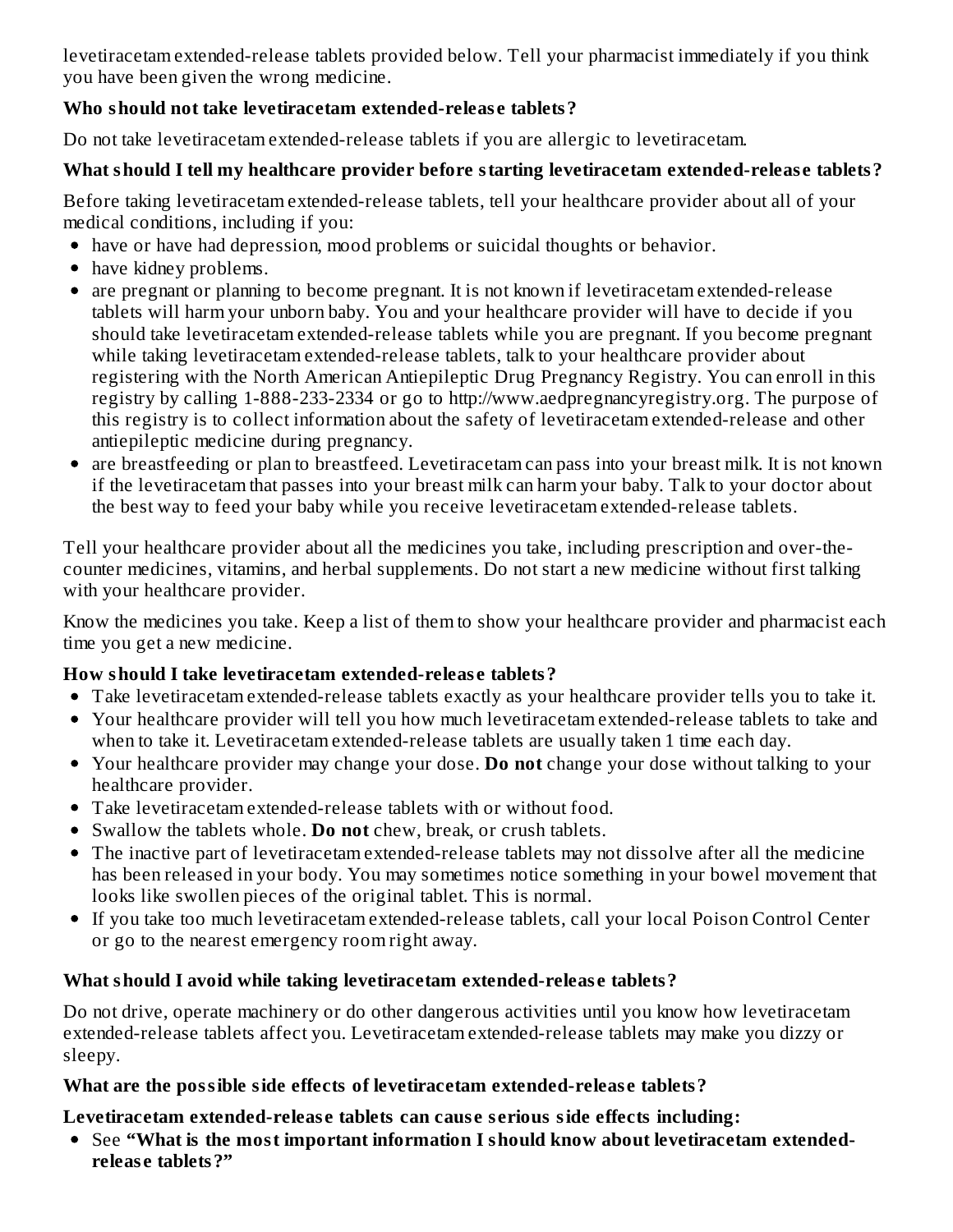### **Call your healthcare provider right away if you have any of thes e symptoms:**

- mood and behavior changes such as aggression, agitation, anger, anxiety, apathy, mood swings, depression, hostility, and irritability. A few people may get psychotic symptoms such as hallucinations (seeing or hearing things that are really not there), delusions (false or strange thoughts or beliefs) and unusual behavior.
- extreme sleepiness, tiredness, and weakness.
- allergic reactions such as swelling of the face, lips, eyes, tongue, and throat, trouble swallowing or breathing, and hives.
- a skin rash. Serious skin rashes can happen after you start taking levetiracetam extended-release tablets. There is no way to tell if a mild rash will become a serious reaction.
- problems with muscle coordination (problems walking and moving).  $\bullet$

### **The most common side effects s een in people who take levetiracetam extended-releas e tablets include:**

- sleepiness
- irritability

Tell your healthcare provider if you have any side effect that bothers you or that does not go away.

These are not all the possible side effects of levetiracetam extended-release tablets. For more information, ask your healthcare provider or pharmacist.

#### **Call your doctor for medical advice about side effects. You may report side effects to Apotex Corp. at 1-800-706-5575 or FDA at 1-800-FDA-1088.**

#### **How should I store levetiracetam extended-releas e tablets?**

- **Store levetiracetam extended-releas e tablets** at room temperature, 59°F to 86°F (15°C to 30°C) away from heat and light. Protect from moisture.
- **Keep levetiracetam extended-releas e tablets and all medicines out of the reach of children**.

#### **General information about the safe and effective us e of levetiracetam extended-releas e tablets**.

Medicines are sometimes prescribed for purposes other than those listed in a Medication Guide. Do not use levetiracetam extended-release tablets for a condition for which it was not prescribed. Do not give levetiracetam extended-release tablets to other people, even if they have the same symptoms that you have. It may harm them. You can ask your pharmacist or healthcare provider for information about levetiracetam extended-release tablets that is written for health professionals.

#### **What are the ingredients in levetiracetam extended-releas e tablets?**

#### **Levetiracetam extended-releas e tablet** active ingredient: levetiracetam

Inactive ingredients: colloidal silicon dioxide, hydroxypropyl cellulose Type LF, hydroxypropyl methylcellulose 2208 K15M, hydroxypropyl methylcellulose 2910 E5, polyethylene glycol 8000, purified water, and titanium dioxide.

Levetiracetam extended-release tablets do not contain lactose or gluten.

#### **Rx Only**

This Medication Guide has been approved by the US Food and Drug Administration.

#### **APOTEX INC. LEVETIRACETAM EXTENDED-RELEASE TABLETS, USP 500 mg, 750 mg and 1,000 mg**

| Manufactured by | <b>Manufactured for</b> |
|-----------------|-------------------------|
| Apotex Inc.     | Apotex Corp.            |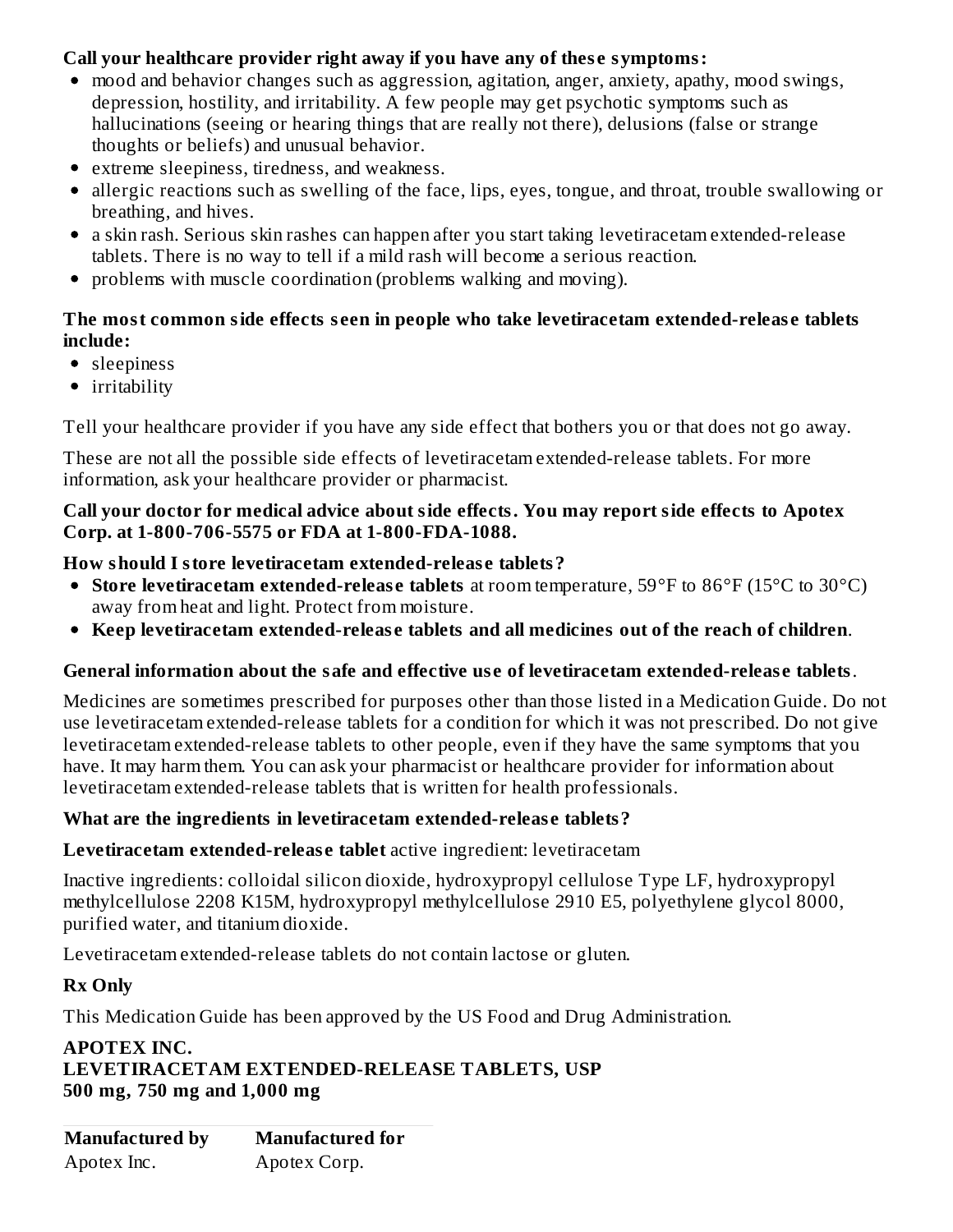| Toronto, Ontario | Weston, Florida  |
|------------------|------------------|
| Canada M9L1T9    | <b>USA 33326</b> |

**Revis ed:** December 2020

**Revision:** 11

### **PRINCIPAL DISPLAY PANEL 500 mg**

Representative sample of labeling (see **HOW SUPPLIED** section for complete listing):

### **PRINCIPAL DISPLAY PANEL - 500 mg BOTTLE LABEL**

#### **APOTEX CORP.** NDC 60505-3280-6

### **Levetiracetam Extended-Releas e Tablets**

500 mg

#### **Rx**

60 count bottle

| Each tablet contains 500 mg<br>of levetiracetam.                                                                                                         | 60 Tablets                                                                          | NDC 60505-3280-6         | Manufactured by:<br>Apotex Inc.<br>Toronto, Ontario                                    |      |  |
|----------------------------------------------------------------------------------------------------------------------------------------------------------|-------------------------------------------------------------------------------------|--------------------------|----------------------------------------------------------------------------------------|------|--|
| Store at 20°C to 25°C<br>(68°F to 77°F); excursions<br>permitted from<br>15°C to 30°C (59°F to 86°F)<br><b>Isee USP Controlled Room</b><br>Temperature]. | <b>Levetiracetam</b><br><b>Extended-Release</b><br><b>Tablets, USP</b>              |                          | Canada M9L 1T9<br>Manufactured for:<br>Apotex Corp.<br>Weston, Florida 33326<br>$\sim$ |      |  |
| Protect from moisture.                                                                                                                                   |                                                                                     |                          |                                                                                        | Here |  |
| Dispense in a tight,<br>light-resistant container<br>[see USP].                                                                                          |                                                                                     | <b>500 mg</b>            |                                                                                        | Open |  |
| <b>Usual Dosage:</b><br>See package insert.                                                                                                              | <b>PHARMACIST: Dispense the enclosed</b><br><b>Medication Guide to the patient.</b> | <b>ONCE DAILY DOSING</b> |                                                                                        |      |  |
| 404161                                                                                                                                                   | $\mathbf R$ Only                                                                    | <b>APOTEX CORP.</b>      | N)                                                                                     |      |  |

### **PRINCIPAL DISPLAY PANEL 750 mg**

Representative sample of labeling (see **HOW SUPPLIED** section for complete listing):

### **PRINCIPAL DISPLAY PANEL - 750 mg BOTTLE LABEL**

**APOTEX CORP.** NDC 60505-3517-6

#### **Levetiracetam Extended-Releas e Tablets**

750 mg

**Rx**

60 count bottle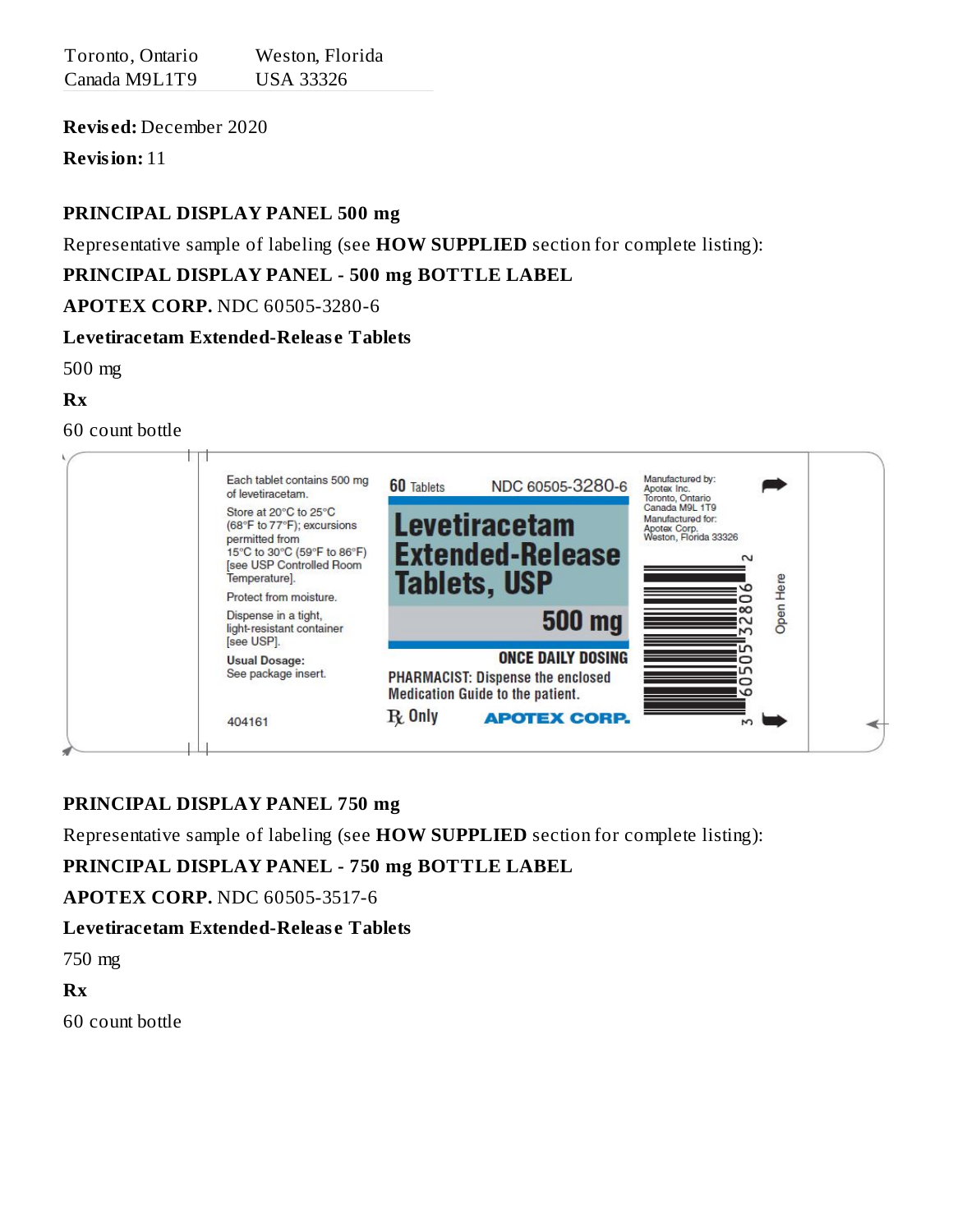

#### **PRINCIPAL DISPLAY PANEL 1000 mg**

Representative sample of labeling (see **HOW SUPPLIED** section for complete listing):

### **PRINCIPAL DISPLAY PANEL - 1000 mg BOTTLE LABEL**

#### **APOTEX CORP.** NDC 60505-3518-6

#### **Levetiracetam Extended-Releas e Tablets**

1000 mg

#### **Rx**

60 count bottle

| Each tablet contains<br>1,000 mg of levetiracetam.                                                                                         | <b>60 Tablets</b> | NDC 60505-3518-6                                                                                                | Manufactured by:<br>Apotex Inc.<br>Toronto, Ontario<br>Canada M9L 1T9 |      |
|--------------------------------------------------------------------------------------------------------------------------------------------|-------------------|-----------------------------------------------------------------------------------------------------------------|-----------------------------------------------------------------------|------|
| Store at 20° to 25°C (68° to<br>77°F); excursions permitted<br>from 15° to 30°C (59° to<br>86°F) [see USP Controlled<br>Room Temperature]. |                   | <b>Levetiracetam</b><br><b>Extended-Release</b>                                                                 | Manufactured for:<br>Apotex Corp.<br>Weston, Florida 33326<br>$\sim$  |      |
| Protect from moisture.                                                                                                                     |                   | <b>Tablets, USP</b>                                                                                             |                                                                       | Here |
| Dispense in a tight,<br>light-resistant container<br>[see USP].                                                                            |                   | $1,000$ mg                                                                                                      |                                                                       | Open |
| <b>Usual Dosage:</b><br>See package insert.                                                                                                |                   | <b>ONCE DAILY DOSING</b><br><b>PHARMACIST: Dispense the enclosed</b><br><b>Medication Guide to the patient.</b> |                                                                       |      |
| 000000                                                                                                                                     | $\mathbf{R}$ Only | <b>APOTEX CORP.</b>                                                                                             | M                                                                     |      |

| <b>LEVETIRACETAM</b>                                |                         |                    |                |
|-----------------------------------------------------|-------------------------|--------------------|----------------|
| levetiracetam tablet, film coated, extended release |                         |                    |                |
|                                                     |                         |                    |                |
| <b>Product Information</b>                          |                         |                    |                |
| Product Type                                        | HUMAN PRESCRIPTION DRUG | Item Code (Source) | NDC:60505-3280 |
| <b>Route of Administration</b>                      | ORAL                    |                    |                |
|                                                     |                         |                    |                |
|                                                     |                         |                    |                |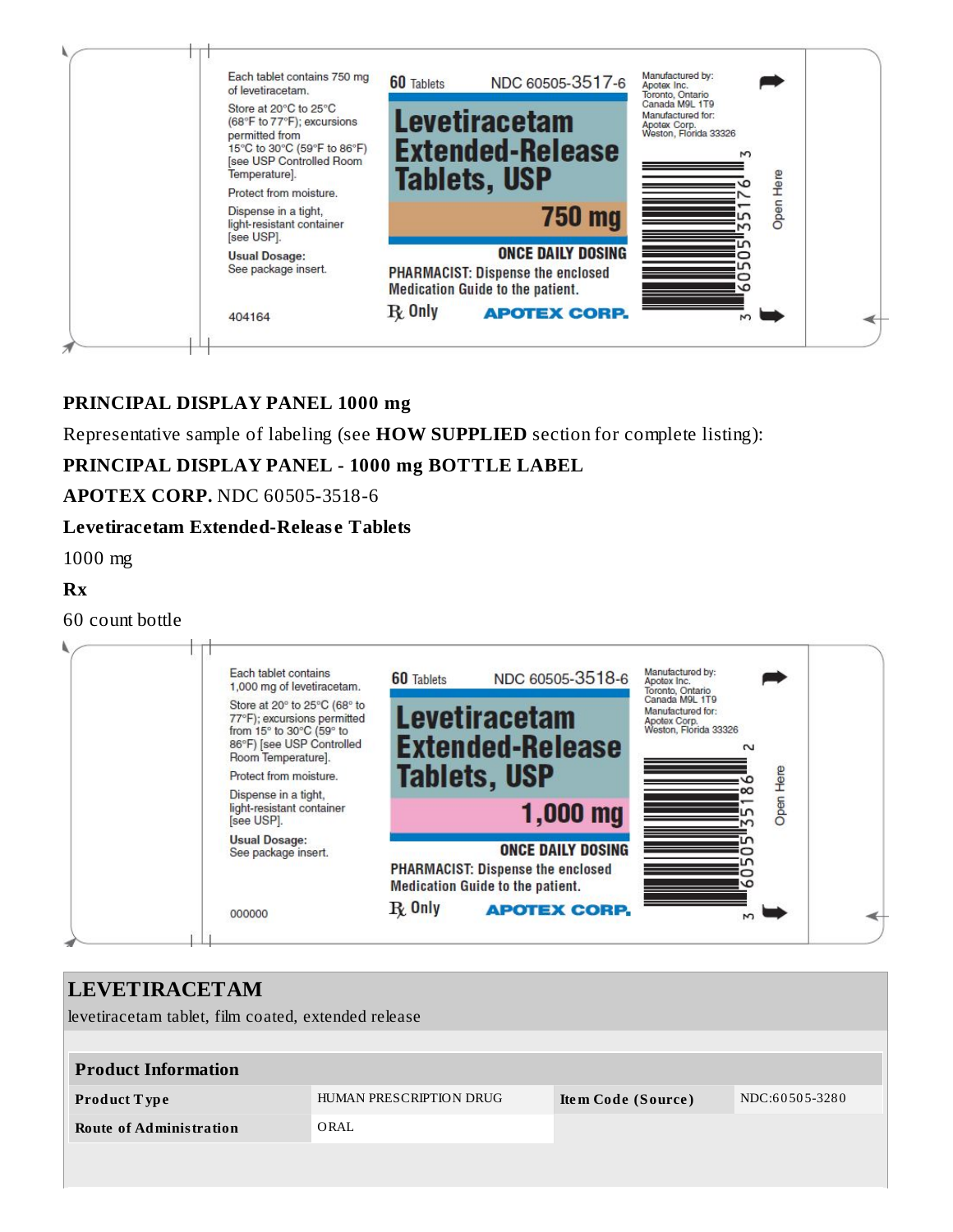| <b>Active Ingredient/Active Moiety</b>                               |                                                            |                        |                                                                        |                    |                                         |  |                           |
|----------------------------------------------------------------------|------------------------------------------------------------|------------------------|------------------------------------------------------------------------|--------------------|-----------------------------------------|--|---------------------------|
|                                                                      |                                                            | <b>Ingredient Name</b> |                                                                        |                    | <b>Basis of Strength</b>                |  | Strength                  |
|                                                                      |                                                            |                        | LEVETIRACETAM (UNII: 44YRR34555) (LEVETIRACETAM - UNII:44YRR34555)     |                    | LEVETIRACETAM                           |  | $500$ mg                  |
|                                                                      |                                                            |                        |                                                                        |                    |                                         |  |                           |
|                                                                      |                                                            |                        |                                                                        |                    |                                         |  |                           |
| <b>Inactive Ingredients</b>                                          |                                                            |                        |                                                                        |                    |                                         |  |                           |
|                                                                      |                                                            |                        | <b>Ingredient Name</b>                                                 |                    |                                         |  | Strength                  |
| HYPROMELLOSE 2208 (15000 MPA.S) (UNII: Z78RG6M2N2)                   |                                                            |                        |                                                                        |                    |                                         |  |                           |
| <b>SILICON DIO XIDE (UNII: ETJ7Z6 XBU4)</b>                          |                                                            |                        |                                                                        |                    |                                         |  |                           |
|                                                                      | HYPROMELLOSE 2910 (5 MPA.S) (UNII: R75537T0T4)             |                        |                                                                        |                    |                                         |  |                           |
|                                                                      | HYDRO XYPROPYL CELLULOSE (1600000 WAMW) (UNII: RFW2ET671P) |                        |                                                                        |                    |                                         |  |                           |
| POLYETHYLENE GLYCOL 8000 (UNII: Q662QK8M3B)                          |                                                            |                        |                                                                        |                    |                                         |  |                           |
| TITANIUM DIO XIDE (UNII: 15FIX9 V2JP)                                |                                                            |                        |                                                                        |                    |                                         |  |                           |
| WATER (UNII: 059QF0KO0R)                                             |                                                            |                        |                                                                        |                    |                                         |  |                           |
|                                                                      |                                                            |                        |                                                                        |                    |                                         |  |                           |
|                                                                      |                                                            |                        |                                                                        |                    |                                         |  |                           |
| <b>Product Characteristics</b>                                       |                                                            |                        |                                                                        |                    |                                         |  |                           |
| Color                                                                | <b>WHITE</b>                                               |                        | <b>Score</b>                                                           |                    | no score                                |  |                           |
| <b>Shape</b>                                                         | <b>OVAL</b>                                                |                        | <b>Size</b>                                                            |                    | 17 <sub>mm</sub>                        |  |                           |
| Flavor                                                               |                                                            |                        | <b>Imprint Code</b>                                                    |                    | APO;LXR;500                             |  |                           |
| <b>Contains</b>                                                      |                                                            |                        |                                                                        |                    |                                         |  |                           |
|                                                                      |                                                            |                        |                                                                        |                    |                                         |  |                           |
|                                                                      |                                                            |                        |                                                                        |                    |                                         |  |                           |
| Packaging                                                            |                                                            |                        |                                                                        |                    |                                         |  |                           |
| <b>Item Code</b><br>#                                                |                                                            |                        | <b>Package Description</b>                                             |                    | Marketing Start Date Marketing End Date |  |                           |
| 1 NDC:60505-3280-6 60 in 1 BOTTLE; Type 0: Not a Combination Product |                                                            |                        |                                                                        | 09/12/2011         |                                         |  |                           |
| 2 NDC:60505-3280-5                                                   |                                                            |                        | 500 in 1 BOTTLE; Type 0: Not a Combination Product                     | 09/12/2011         |                                         |  |                           |
|                                                                      |                                                            |                        | 3 NDC:60505-3280-8 1000 in 1 BOTTLE; Type 0: Not a Combination Product | 09/12/2011         |                                         |  |                           |
|                                                                      |                                                            |                        |                                                                        |                    |                                         |  |                           |
|                                                                      |                                                            |                        |                                                                        |                    |                                         |  |                           |
| <b>Marketing Information</b>                                         |                                                            |                        |                                                                        |                    |                                         |  |                           |
|                                                                      |                                                            |                        |                                                                        |                    |                                         |  |                           |
| <b>Marketing Category</b>                                            |                                                            |                        | <b>Application Number or Monograph Citation</b>                        |                    | <b>Marketing Start Date</b>             |  | <b>Marketing End Date</b> |
| <b>ANDA</b>                                                          | ANDA091261                                                 |                        |                                                                        | 09/12/2011         |                                         |  |                           |
|                                                                      |                                                            |                        |                                                                        |                    |                                         |  |                           |
|                                                                      |                                                            |                        |                                                                        |                    |                                         |  |                           |
| <b>LEVETIRACETAM</b>                                                 |                                                            |                        |                                                                        |                    |                                         |  |                           |
| levetiracetam tablet, film coated, extended release                  |                                                            |                        |                                                                        |                    |                                         |  |                           |
|                                                                      |                                                            |                        |                                                                        |                    |                                         |  |                           |
| <b>Product Information</b>                                           |                                                            |                        |                                                                        |                    |                                         |  |                           |
| Product Type                                                         | HUMAN PRESCRIPTION DRUG                                    |                        |                                                                        | Item Code (Source) |                                         |  | NDC:60505-3517            |
| <b>Route of Administration</b>                                       |                                                            | ORAL                   |                                                                        |                    |                                         |  |                           |
|                                                                      |                                                            |                        |                                                                        |                    |                                         |  |                           |
|                                                                      |                                                            |                        |                                                                        |                    |                                         |  |                           |
| <b>Active Ingredient/Active Moiety</b>                               |                                                            |                        |                                                                        |                    |                                         |  |                           |
|                                                                      |                                                            |                        |                                                                        |                    |                                         |  |                           |
|                                                                      |                                                            | <b>Ingredient Name</b> |                                                                        |                    | <b>Basis of Strength</b>                |  | Strength                  |
|                                                                      |                                                            |                        | LEVETIRACETAM (UNII: 44YRR34555) (LEVETIRACETAM - UNII:44YRR34555)     |                    | LEVETIRACETAM                           |  | 750 mg                    |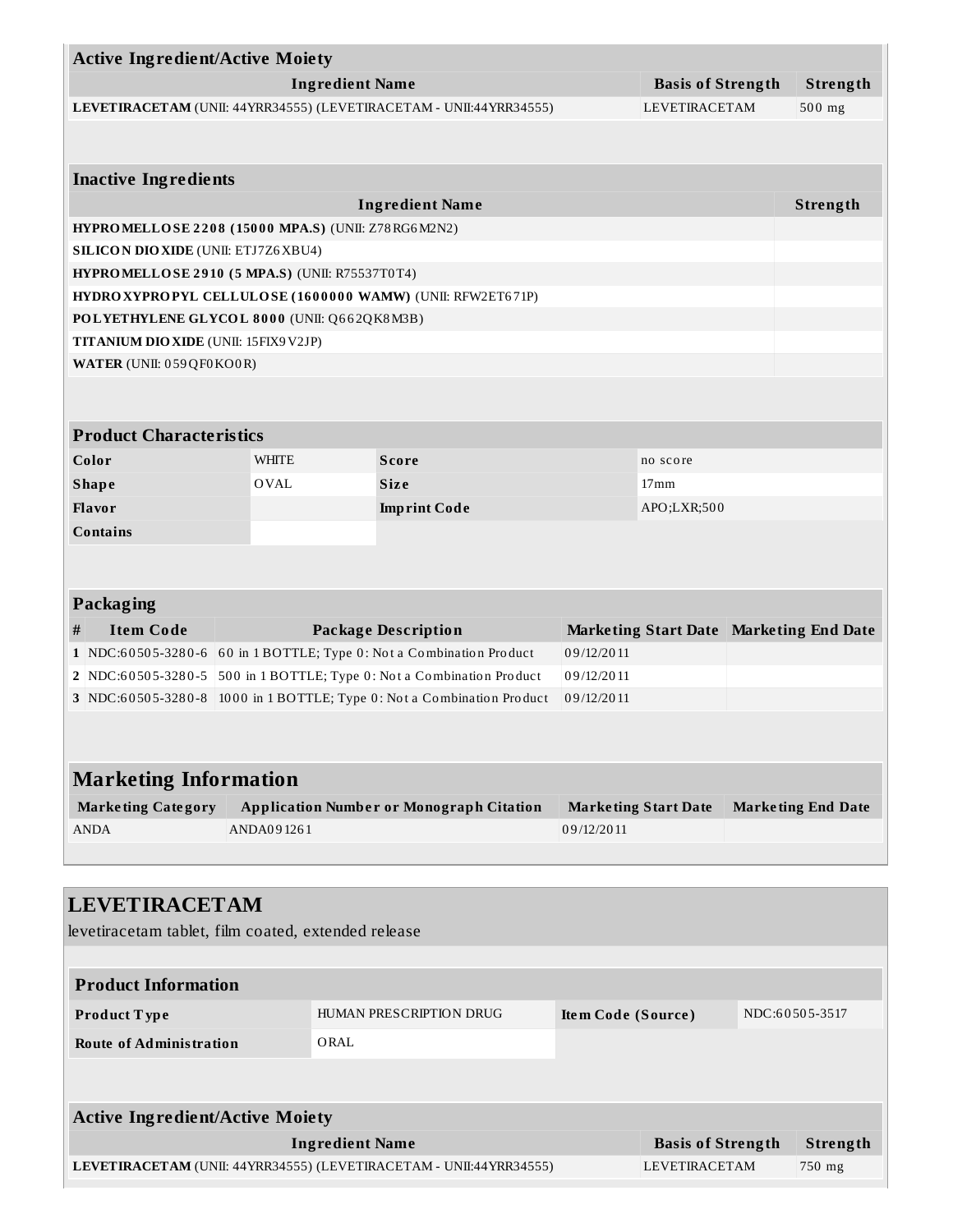| <b>Inactive Ingredients</b>                        |  |              |                                                            |            |                             |                           |
|----------------------------------------------------|--|--------------|------------------------------------------------------------|------------|-----------------------------|---------------------------|
|                                                    |  |              | <b>Ingredient Name</b>                                     |            |                             | Strength                  |
| HYPROMELLOSE 2208 (15000 MPA.S) (UNII: Z78RG6M2N2) |  |              |                                                            |            |                             |                           |
| <b>SILICON DIO XIDE (UNII: ETJ7Z6 XBU4)</b>        |  |              |                                                            |            |                             |                           |
| HYPROMELLOSE 2910 (5 MPA.S) (UNII: R75537T0T4)     |  |              |                                                            |            |                             |                           |
|                                                    |  |              | HYDRO XYPROPYL CELLULOSE (1600000 WAMW) (UNII: RFW2ET671P) |            |                             |                           |
| POLYETHYLENE GLYCOL 8000 (UNII: Q662QK8M3B)        |  |              |                                                            |            |                             |                           |
| TITANIUM DIO XIDE (UNII: 15FIX9V2JP)               |  |              |                                                            |            |                             |                           |
| WATER (UNII: 059 QF0 KO0 R)                        |  |              |                                                            |            |                             |                           |
|                                                    |  |              |                                                            |            |                             |                           |
|                                                    |  |              |                                                            |            |                             |                           |
| <b>Product Characteristics</b>                     |  |              |                                                            |            |                             |                           |
| Color                                              |  | <b>WHITE</b> | <b>Score</b>                                               |            | no score                    |                           |
| <b>Shape</b>                                       |  | <b>OVAL</b>  | <b>Size</b>                                                |            | $19 \,\mathrm{mm}$          |                           |
| Flavor                                             |  |              | <b>Imprint Code</b>                                        |            | APO;LXR;750                 |                           |
| <b>Contains</b>                                    |  |              |                                                            |            |                             |                           |
|                                                    |  |              |                                                            |            |                             |                           |
|                                                    |  |              |                                                            |            |                             |                           |
| Packaging                                          |  |              |                                                            |            |                             |                           |
| <b>Item Code</b><br>#                              |  |              | <b>Package Description</b>                                 |            | <b>Marketing Start Date</b> | <b>Marketing End Date</b> |
| 1 NDC:60505-3517-6                                 |  |              | 60 in 1 BOTTLE; Type 0: Not a Combination Product          | 09/12/2011 |                             |                           |
| 2 NDC:60505-3517-5                                 |  |              | 500 in 1 BOTTLE; Type 0: Not a Combination Product         | 09/12/2011 |                             |                           |
|                                                    |  |              |                                                            |            |                             |                           |
|                                                    |  |              |                                                            |            |                             |                           |
| <b>Marketing Information</b>                       |  |              |                                                            |            |                             |                           |
| <b>Marketing Category</b>                          |  |              | <b>Application Number or Monograph Citation</b>            |            | <b>Marketing Start Date</b> | <b>Marketing End Date</b> |
| <b>ANDA</b>                                        |  | ANDA091261   |                                                            | 09/12/2011 |                             |                           |
|                                                    |  |              |                                                            |            |                             |                           |
|                                                    |  |              |                                                            |            |                             |                           |

| <b>LEVETIRACETAM</b>                                      |                                                                    |                    |                          |                 |
|-----------------------------------------------------------|--------------------------------------------------------------------|--------------------|--------------------------|-----------------|
| levetiracetam tablet, film coated, extended release       |                                                                    |                    |                          |                 |
|                                                           |                                                                    |                    |                          |                 |
| <b>Product Information</b>                                |                                                                    |                    |                          |                 |
| Product Type                                              | HUMAN PRESCRIPTION DRUG                                            | Item Code (Source) |                          | NDC:60505-3518  |
| <b>Route of Administration</b>                            | ORAL                                                               |                    |                          |                 |
|                                                           |                                                                    |                    |                          |                 |
|                                                           |                                                                    |                    |                          |                 |
| <b>Active Ingredient/Active Moiety</b>                    |                                                                    |                    |                          |                 |
|                                                           | <b>Ingredient Name</b>                                             |                    | <b>Basis of Strength</b> | Strength        |
|                                                           | LEVETIRACETAM (UNII: 44YRR34555) (LEVETIRACETAM - UNII:44YRR34555) |                    | <b>LEVETIRACETAM</b>     | $1000$ mg       |
|                                                           |                                                                    |                    |                          |                 |
|                                                           |                                                                    |                    |                          |                 |
| <b>Inactive Ingredients</b>                               |                                                                    |                    |                          |                 |
|                                                           | <b>Ingredient Name</b>                                             |                    |                          | <b>Strength</b> |
| <b>HYPROMELLOSE 2208 (15000 MPA.S) (UNII: Z78RG6M2N2)</b> |                                                                    |                    |                          |                 |

**HYPROMELLOSE 2 2 0 8 ( 150 0 0 MPA.S)** (UNII: Z78RG6M2N2)